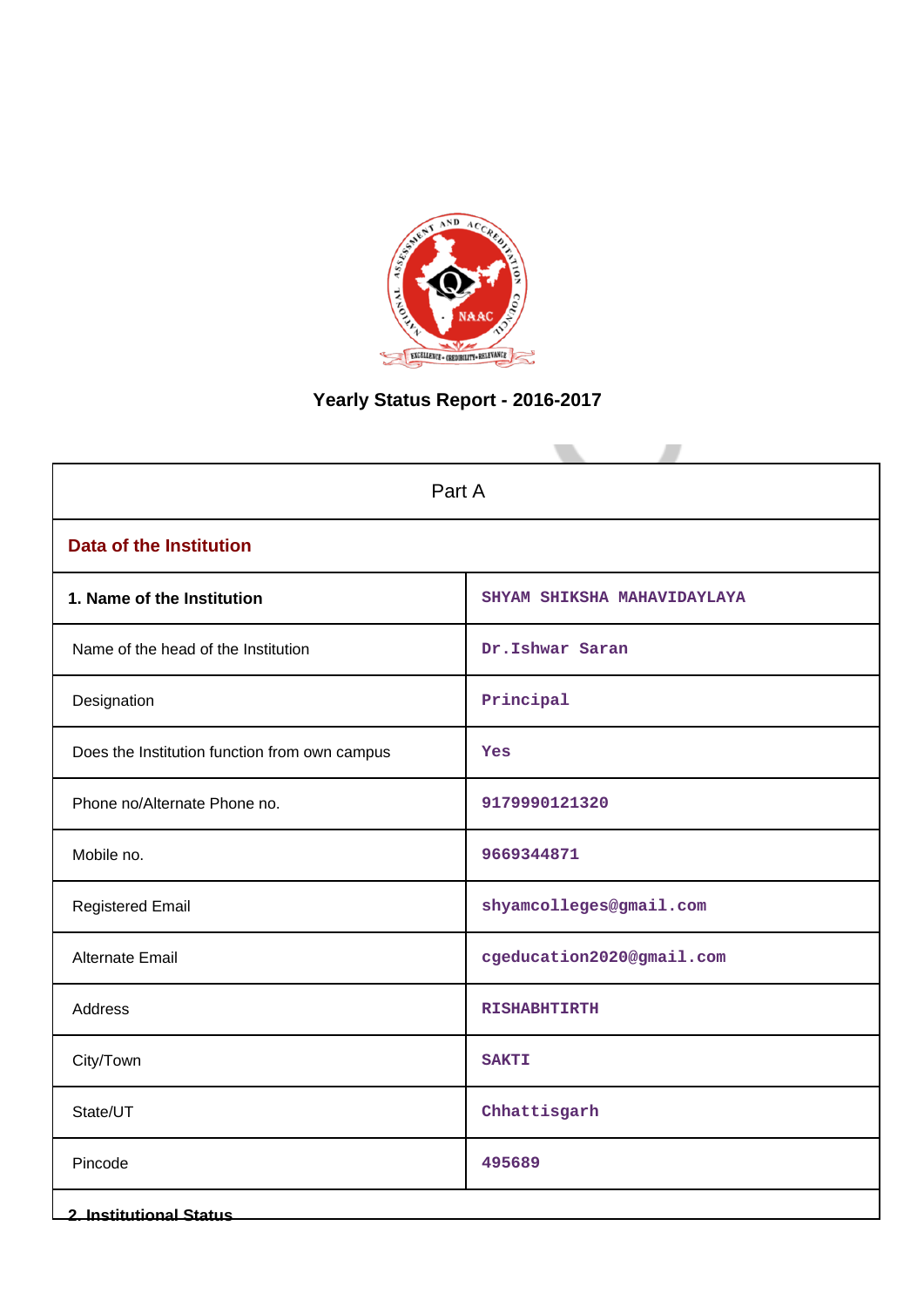| Affiliated / Constituent                                                 | Affiliated                                     |  |  |  |  |
|--------------------------------------------------------------------------|------------------------------------------------|--|--|--|--|
| Type of Institution                                                      | Co-education                                   |  |  |  |  |
| Location                                                                 | Rural                                          |  |  |  |  |
| <b>Financial Status</b>                                                  | Self financed                                  |  |  |  |  |
| Name of the IQAC co-ordinator/Director                                   | <b>VINAY PRATAP SINGH</b>                      |  |  |  |  |
| Phone no/Alternate Phone no.                                             | 919669344871                                   |  |  |  |  |
| Mobile no.                                                               | 7000842726                                     |  |  |  |  |
| <b>Registered Email</b>                                                  | shyamcolleges@gmail.com                        |  |  |  |  |
| <b>Alternate Email</b>                                                   | vinat.endia@gmail.com                          |  |  |  |  |
| 3. Website Address                                                       |                                                |  |  |  |  |
| Web-link of the AQAR: (Previous Academic Year)                           | http://shyamcollege.in/naac/agar-15-<br>16.pdf |  |  |  |  |
| 4. Whether Academic Calendar prepared during<br>the year                 | Yes                                            |  |  |  |  |
| if yes, whether it is uploaded in the institutional website:<br>Weblink: | http://shyamcollege.in/ac-16-17.pdf            |  |  |  |  |

# **5. Accrediation Details**

| Cycle | Grade | <b>CGPA</b> | Year of      | Validity                 |                          |
|-------|-------|-------------|--------------|--------------------------|--------------------------|
|       |       |             | Accrediation | Period From              | Period To                |
| --    |       | 2.09        | 2015         | $03 - \text{Mar} - 2015$ | $02 - \text{Mar} - 2020$ |

## **6. Date of Establishment of IQAC 01-Aug-2015**

# **7. Internal Quality Assurance System**

| Quality initiatives by IQAC during the year for promoting quality culture |                                       |     |  |  |  |  |  |  |
|---------------------------------------------------------------------------|---------------------------------------|-----|--|--|--|--|--|--|
| Item / Title of the quality initiative by<br><b>IQAC</b>                  | Number of participants/ beneficiaries |     |  |  |  |  |  |  |
| Human Rights Awareness<br>Programme                                       | $13 - \text{Feb} - 2017$              | 120 |  |  |  |  |  |  |
| <b>Faculty Development</b><br>Programme                                   | $10 - Oct - 2016$                     | 15  |  |  |  |  |  |  |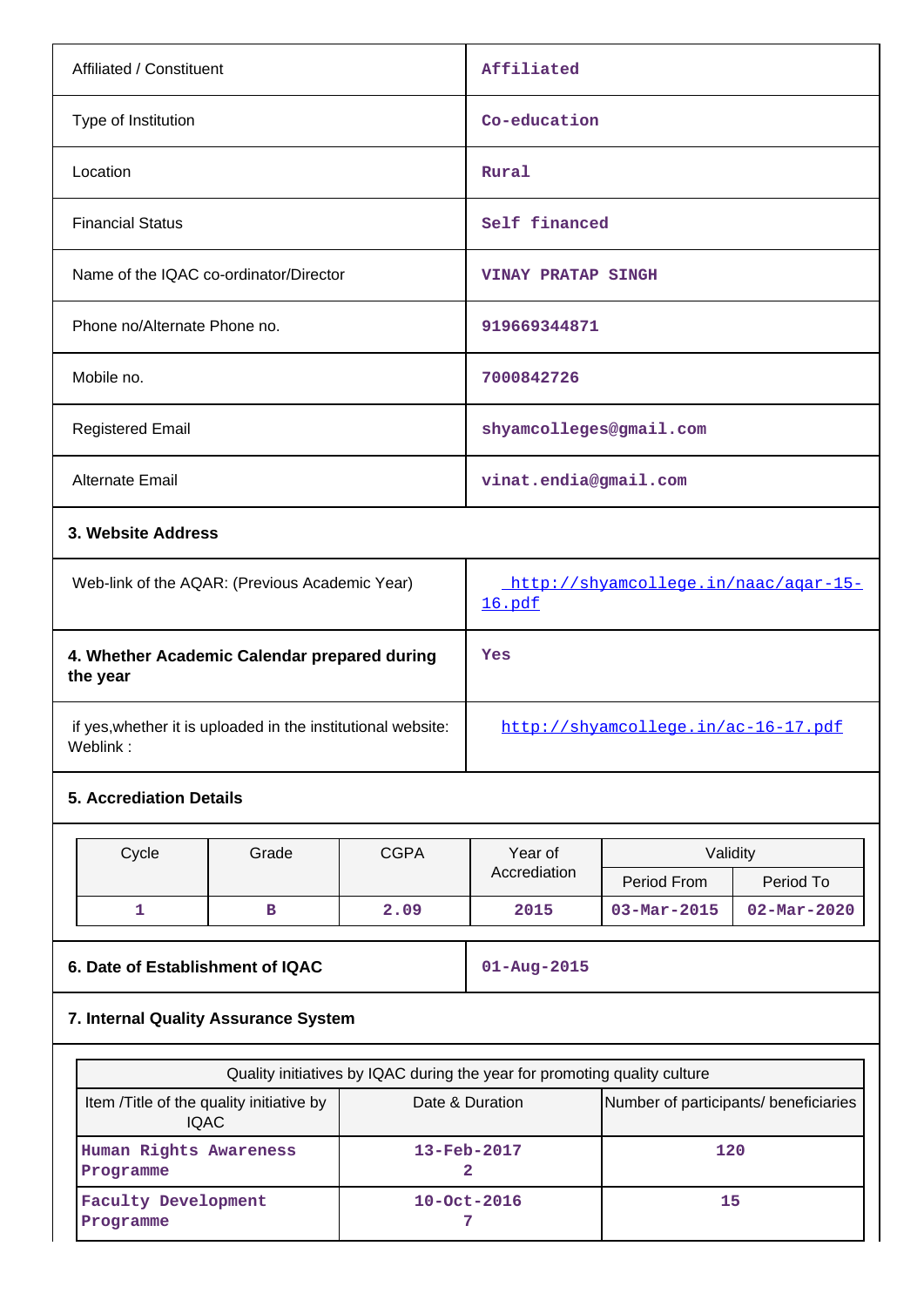| Leadership Development<br>Programme | $12 -$ Sep $-2016$       | 115 |  |  |  |
|-------------------------------------|--------------------------|-----|--|--|--|
| Skill Development<br>Programme      | $01 - \text{Aug} - 2016$ | 130 |  |  |  |
| View File                           |                          |     |  |  |  |

## **8. Provide the list of funds by Central/ State Government- UGC/CSIR/DST/DBT/ICMR/TEQIP/World Bank/CPE of UGC etc.**

|                                                                                                                    | Institution/Departmen<br>t/Faculty                                                                                                                 | Scheme |  | <b>Funding Agency</b> | Year of award with<br>duration                                                                                                                            | Amount |  |  |
|--------------------------------------------------------------------------------------------------------------------|----------------------------------------------------------------------------------------------------------------------------------------------------|--------|--|-----------------------|-----------------------------------------------------------------------------------------------------------------------------------------------------------|--------|--|--|
|                                                                                                                    | <b>EDUCATION</b>                                                                                                                                   | Nil    |  | Nil                   | 2016<br>0 <sup>0</sup>                                                                                                                                    | 0      |  |  |
|                                                                                                                    |                                                                                                                                                    |        |  | View File             |                                                                                                                                                           |        |  |  |
|                                                                                                                    | 9. Whether composition of IQAC as per latest<br><b>NAAC</b> guidelines:                                                                            |        |  | Yes                   |                                                                                                                                                           |        |  |  |
|                                                                                                                    | Upload latest notification of formation of IQAC                                                                                                    |        |  | View File             |                                                                                                                                                           |        |  |  |
|                                                                                                                    | 10. Number of IQAC meetings held during the<br>year :                                                                                              |        |  | 2                     |                                                                                                                                                           |        |  |  |
| The minutes of IQAC meeting and compliances to the<br>decisions have been uploaded on the institutional<br>website |                                                                                                                                                    |        |  | Yes                   |                                                                                                                                                           |        |  |  |
|                                                                                                                    | Upload the minutes of meeting and action taken report                                                                                              |        |  | View File             |                                                                                                                                                           |        |  |  |
|                                                                                                                    | 11. Whether IQAC received funding from any of<br>the funding agency to support its activities<br>during the year?                                  |        |  | <b>No</b>             |                                                                                                                                                           |        |  |  |
|                                                                                                                    |                                                                                                                                                    |        |  |                       | 12. Significant contributions made by IQAC during the current year(maximum five bullets)                                                                  |        |  |  |
|                                                                                                                    |                                                                                                                                                    |        |  |                       | . More focus on Faculty Development Programs, Workshops and seminars were<br>organized to bridge the gap between traditional pedagogy ICT based pedagogy. |        |  |  |
|                                                                                                                    | .Academic Calendar with desirable weightage between theory and practicum,<br>Curricular and Cocurricular, Cognitive and non cogitative components. |        |  |                       |                                                                                                                                                           |        |  |  |
| . Institutional Social Responsibility activities were given due importance.                                        |                                                                                                                                                    |        |  |                       |                                                                                                                                                           |        |  |  |
|                                                                                                                    | . Academic autonomy was ensured through systematic check points.                                                                                   |        |  |                       |                                                                                                                                                           |        |  |  |
|                                                                                                                    |                                                                                                                                                    |        |  |                       |                                                                                                                                                           |        |  |  |

View File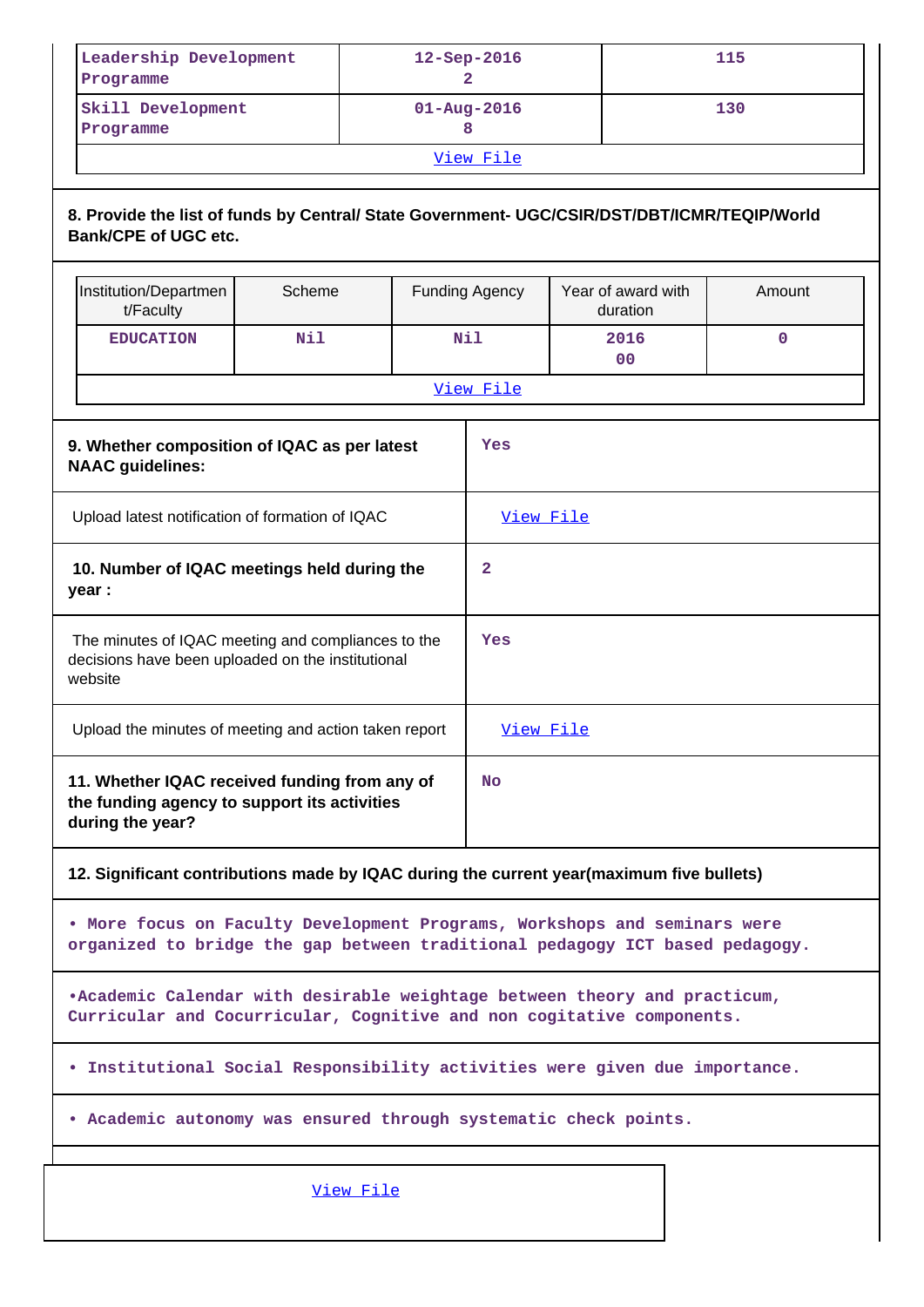## **13. Plan of action chalked out by the IQAC in the beginning of the academic year towards Quality Enhancement and outcome achieved by the end of the academic year**

| Plan of Action                                                                                                       | Achivements/Outcomes                                                                                                                                                                                              |  |  |  |  |  |
|----------------------------------------------------------------------------------------------------------------------|-------------------------------------------------------------------------------------------------------------------------------------------------------------------------------------------------------------------|--|--|--|--|--|
| Faculty Development Programs, workshops<br>and seminars                                                              | FDP, workshops were organized during<br>the session. Detail report in annexure.<br>All courses follow a lecture plan and<br>all teachers prepare a course-file for<br>their respective subjects each<br>semester. |  |  |  |  |  |
| Academic autonomy was ensured through<br>systematic check points                                                     |                                                                                                                                                                                                                   |  |  |  |  |  |
| Academic Calendar to be recasted                                                                                     | The Academic Calendar for the session<br>2016-17 was more elaborate and was<br>successfully executed.                                                                                                             |  |  |  |  |  |
| Faculty Development Programs were<br>organized to ensure the continuous<br>learning for teachers.                    | Social Responsibilities initiatives<br>made Continuous process for students<br>and teachers and were organized during<br>the session.                                                                             |  |  |  |  |  |
|                                                                                                                      | View File                                                                                                                                                                                                         |  |  |  |  |  |
| 14. Whether AQAR was placed before statutory<br>body?                                                                | <b>No</b>                                                                                                                                                                                                         |  |  |  |  |  |
| 15. Whether NAAC/or any other accredited<br>body(s) visited IQAC or interacted with it to<br>assess the functioning? | <b>No</b>                                                                                                                                                                                                         |  |  |  |  |  |
| 16. Whether institutional data submitted to<br>AISHE:                                                                | Yes                                                                                                                                                                                                               |  |  |  |  |  |
| Year of Submission                                                                                                   | 2017                                                                                                                                                                                                              |  |  |  |  |  |
| Date of Submission                                                                                                   | $21 - Jan - 2017$                                                                                                                                                                                                 |  |  |  |  |  |
| 17. Does the Institution have Management<br><b>Information System?</b>                                               | <b>No</b>                                                                                                                                                                                                         |  |  |  |  |  |
|                                                                                                                      | Part B                                                                                                                                                                                                            |  |  |  |  |  |

# **CRITERION I – CURRICULAR ASPECTS**

## **1.1 – Curriculum Planning and Implementation**

 1.1.1 – Institution has the mechanism for well planned curriculum delivery and documentation. Explain in 500 words

 **Bilaspur University provides Two Year B.Ed. Programme curriculum along with list courses, examination scheme,weightage to the theory and University completes entire admission process. College has its mechanism for effectively planning academic year; every faculty member is assigned specific responsibilities. Students are provided time plans and course listsdisplayedint heclassroom.Thesetimeplansareadheredstudentsabletogaugewithadegreeofclarify, Every attempt is made that curriculum will be completed within the stipulated**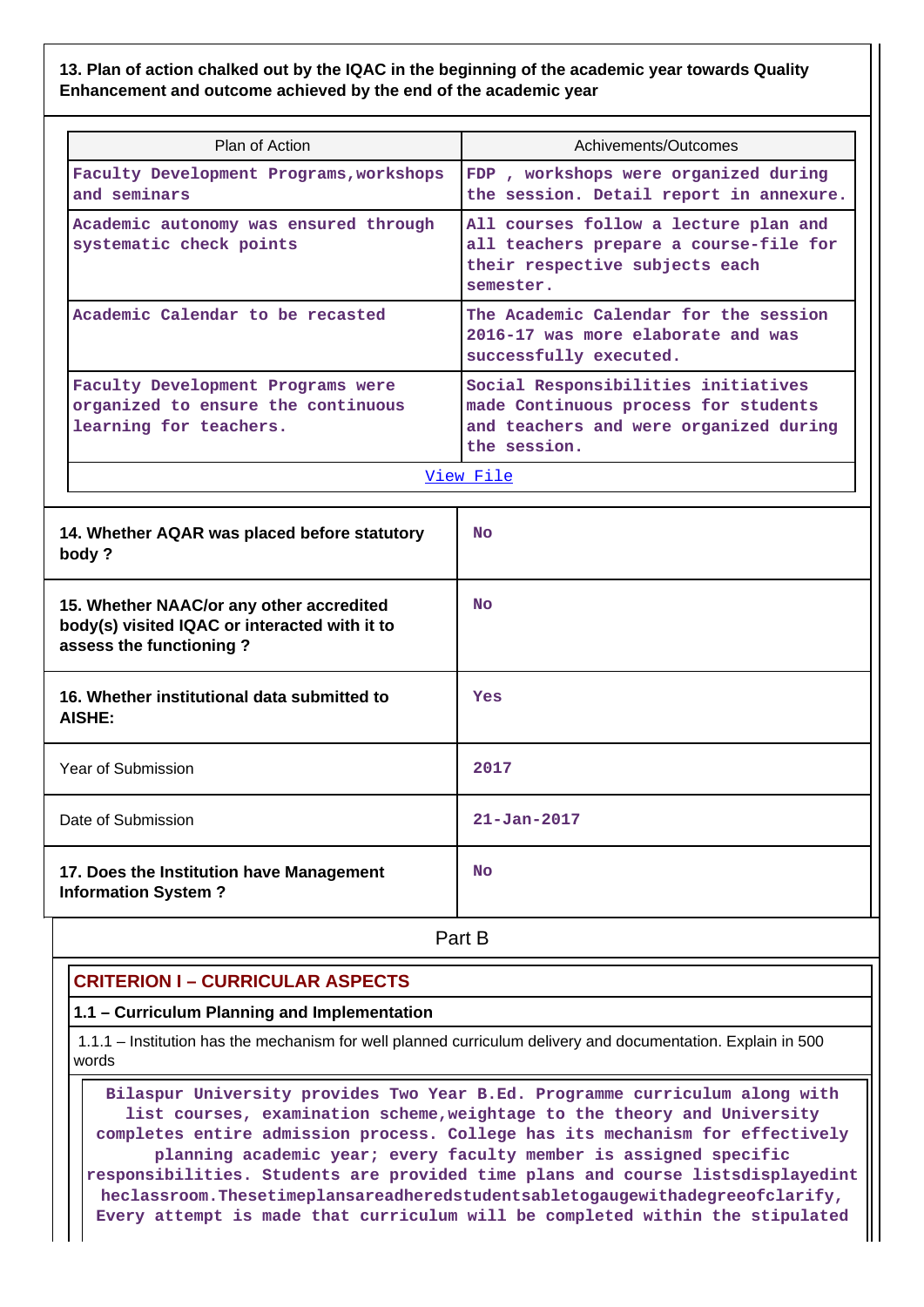**time frame plans are also preserved each year as documentation. Beside lectures and seminars, use of ICT in PowerPoint presentation and audio-visual available to make the delivery of the curriculum interesting and enabling them learn effectively. ? ? ? Internal assessment is done with full transparently. Interpersonal skills are enhanced Education. Curriculum Trans acted by the institution provides for the students to acquire. Attitudes related to various learning areas The Curricular list is approach to education, placing equal emphasis on the knowledge, understanding, skills, values and attitudes. The On building solid foundations of knowledge and skills, in students a fundamental understanding of key concepts and probreath of key learning areas. Course Out comes have been Faculty member who is assigned to teach a specific course debased and Sub unit Based calendar of activities for then Facilitate the learner well in advance about the academic**

| 1.1.2 - Certificate/ Diploma Courses introduced during the academic year |                                            |                                                                                            |                 |                                                                                                         |                             |  |  |  |
|--------------------------------------------------------------------------|--------------------------------------------|--------------------------------------------------------------------------------------------|-----------------|---------------------------------------------------------------------------------------------------------|-----------------------------|--|--|--|
| Certificate                                                              | Diploma Courses                            | Dates of<br>Introduction                                                                   | <b>Duration</b> | Focus on employ<br>ability/entreprene<br>urship                                                         | <b>Skill</b><br>Development |  |  |  |
| Human<br>Rights                                                          | nil                                        | 08/08/2016                                                                                 | 42              | <b>YES</b>                                                                                              | YES                         |  |  |  |
| Leadership<br>Development                                                | nil                                        | 26/09/2016                                                                                 | 28              | <b>YES</b>                                                                                              | YES                         |  |  |  |
| Yoga and<br>Meditation                                                   | nil                                        | 02/01/2017                                                                                 | 42              | YES                                                                                                     | YES                         |  |  |  |
| 1.2 - Academic Flexibility                                               |                                            |                                                                                            |                 |                                                                                                         |                             |  |  |  |
|                                                                          |                                            | 1.2.1 - New programmes/courses introduced during the academic year                         |                 |                                                                                                         |                             |  |  |  |
|                                                                          | Programme/Course                           | Programme Specialization                                                                   |                 | Dates of Introduction                                                                                   |                             |  |  |  |
|                                                                          |                                            | No Data Entered/Not Applicable !!!                                                         |                 |                                                                                                         |                             |  |  |  |
|                                                                          |                                            | No file uploaded.                                                                          |                 |                                                                                                         |                             |  |  |  |
| affiliated Colleges (if applicable) during the academic year.            |                                            |                                                                                            |                 | 1.2.2 - Programmes in which Choice Based Credit System (CBCS)/Elective course system implemented at the |                             |  |  |  |
|                                                                          | Name of programmes adopting<br><b>CBCS</b> | Programme Specialization                                                                   |                 | Date of implementation of<br><b>CBCS/Elective Course System</b>                                         |                             |  |  |  |
|                                                                          |                                            | No Data Entered/Not Applicable !!!                                                         |                 |                                                                                                         |                             |  |  |  |
|                                                                          |                                            | 1.2.3 - Students enrolled in Certificate/ Diploma Courses introduced during the year       |                 |                                                                                                         |                             |  |  |  |
|                                                                          |                                            | Certificate                                                                                |                 | Diploma Course                                                                                          |                             |  |  |  |
|                                                                          | <b>Number of Students</b>                  |                                                                                            | 85              |                                                                                                         |                             |  |  |  |
| 1.3 - Curriculum Enrichment                                              |                                            |                                                                                            |                 |                                                                                                         |                             |  |  |  |
|                                                                          |                                            | 1.3.1 - Value-added courses imparting transferable and life skills offered during the year |                 |                                                                                                         |                             |  |  |  |
|                                                                          | <b>Value Added Courses</b>                 | Date of Introduction                                                                       |                 | Number of Students Enrolled                                                                             |                             |  |  |  |
|                                                                          | Human Rights                               |                                                                                            | 40              |                                                                                                         |                             |  |  |  |
|                                                                          | Leadership Development                     | 26/09/2016                                                                                 |                 |                                                                                                         | 30                          |  |  |  |
|                                                                          | Yoga and Meditation                        | 02/01/2017                                                                                 |                 |                                                                                                         | 50                          |  |  |  |
|                                                                          | View File                                  |                                                                                            |                 |                                                                                                         |                             |  |  |  |
| 1.3.2 - Field Projects / Internships under taken during the year         |                                            |                                                                                            |                 |                                                                                                         |                             |  |  |  |
|                                                                          |                                            |                                                                                            |                 |                                                                                                         |                             |  |  |  |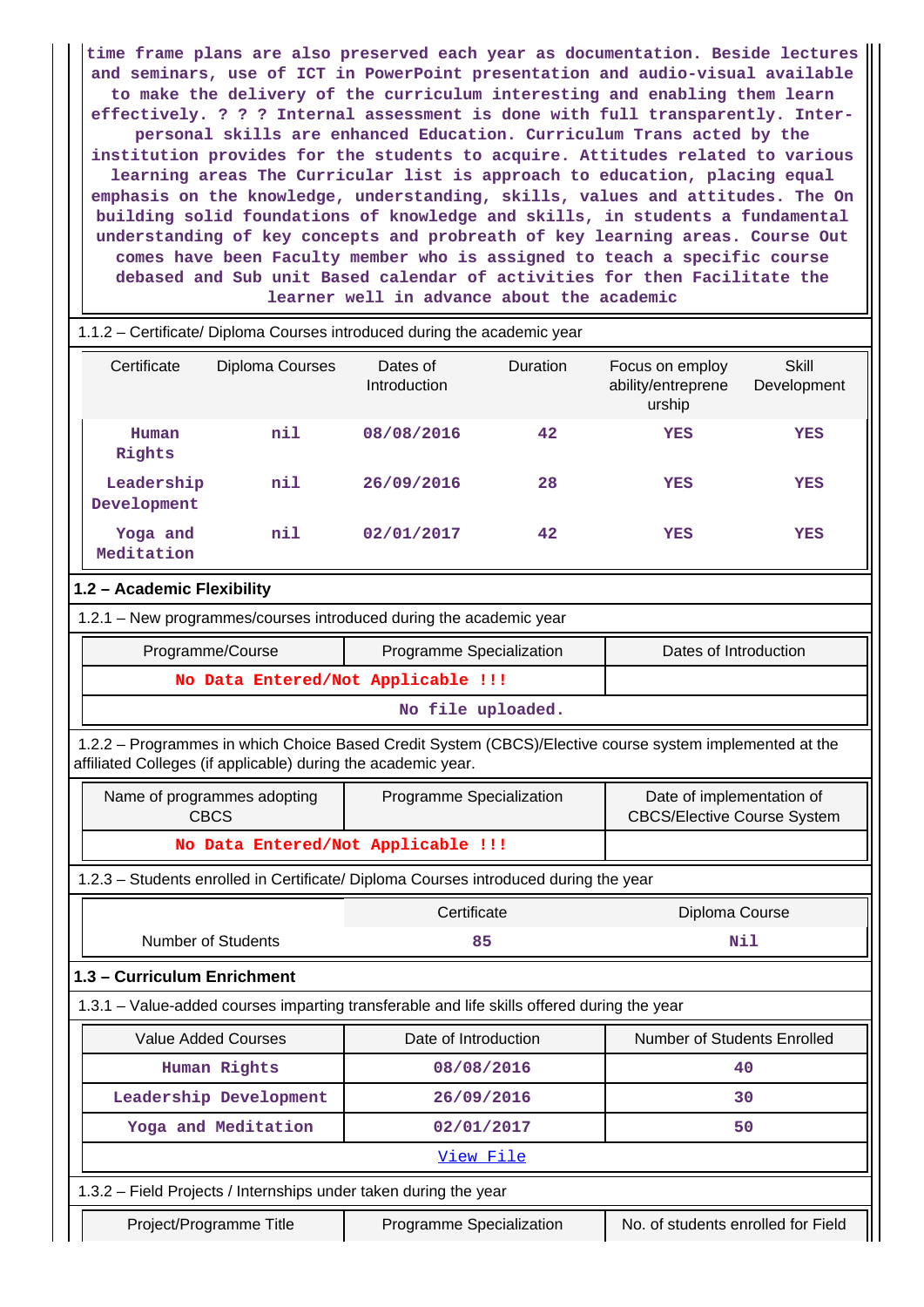|                        |                   | Projects / Internships |
|------------------------|-------------------|------------------------|
| <b>BEd</b>             | <b>INTERNSHIP</b> | 85                     |
|                        | View File         |                        |
| 11 A - Foodhack System |                   |                        |

## **1.4 – Feedback System**

1.4.1 – Whether structured feedback received from all the stakeholders.

| Students         | Yes |
|------------------|-----|
| Teachers         | Yes |
| <b>Employers</b> | Yes |
| Alumni           | Yes |
| Parents          | Yes |

 1.4.2 – How the feedback obtained is being analyzed and utilized for overall development of the institution? (maximum 500 words)

Feedback Obtained

**College has its regular practice of obtaining Feedback to assess the satisfaction level of institution.Every year information from Students,Parents,Alumni,and stakeholders form. It helps us to gain an insight in to how college performs on various parameters. College values feedback and treat it with supportive,value and maintain confidentiality. A brief analysis of the follows- Feedback from students-Gathering feedback from students is a great way to get glimpse into their experience in the college campus students is helpful in several ways and builds a sense of goodwill between the students and institution. Students have rated teachers on dimensions. Using rating scale to analysed for every providing weightage to different attributes. The teacher uses various means very effectively. ? ? ? .It is observed that parent satisfied by the efforts made by the college administration, teaching and learning,discipline and other related matters of satisfaction has been shown by the parents on implementation of suggestions made by them. Alumni feedback. Alumni are very special to the institution and create reputation through their success. Alumni network forms a bridge between the current students and alumnus were the satisfied with the facilities provided. After the a feedback,college works constantly for the improvement often learning process to maximize the benefit of the resources to Every suggestion is carefully evaluated and taken in right and uses same to improved if different areas of services. ?**

# **CRITERION II – TEACHING- LEARNING AND EVALUATION**

## **2.1 – Student Enrolment and Profile**

## 2.1.1 – Demand Ratio during the year

| Name of the<br>Programme                                                                                                                                                                                                                                                                                                                                                              | Programme<br>Specialization        |  | Number of seats<br>available |  | Number of<br>Application received | <b>Students Enrolled</b> |  |  |  |  |
|---------------------------------------------------------------------------------------------------------------------------------------------------------------------------------------------------------------------------------------------------------------------------------------------------------------------------------------------------------------------------------------|------------------------------------|--|------------------------------|--|-----------------------------------|--------------------------|--|--|--|--|
| <b>BEd</b>                                                                                                                                                                                                                                                                                                                                                                            | <b>TEACHER</b><br><b>EDUCATION</b> |  | 100                          |  | 110                               | 85                       |  |  |  |  |
|                                                                                                                                                                                                                                                                                                                                                                                       | <u>View File</u>                   |  |                              |  |                                   |                          |  |  |  |  |
| 2.2 - Catering to Student Diversity                                                                                                                                                                                                                                                                                                                                                   |                                    |  |                              |  |                                   |                          |  |  |  |  |
| 2.2.1 - Student - Full time teacher ratio (current year data)                                                                                                                                                                                                                                                                                                                         |                                    |  |                              |  |                                   |                          |  |  |  |  |
| Number of<br>Number of<br>Number of<br>Number of<br>Number of<br>Year<br>fulltime teachers<br>fulltime teachers<br>students enrolled<br>students enrolled<br>teachers<br>teaching both UG<br>in the institution<br>in the institution<br>available in the<br>available in the<br>and PG courses<br>(UG)<br>institution<br>institution<br>(PG)<br>teaching only PG<br>teaching only UG |                                    |  |                              |  |                                   |                          |  |  |  |  |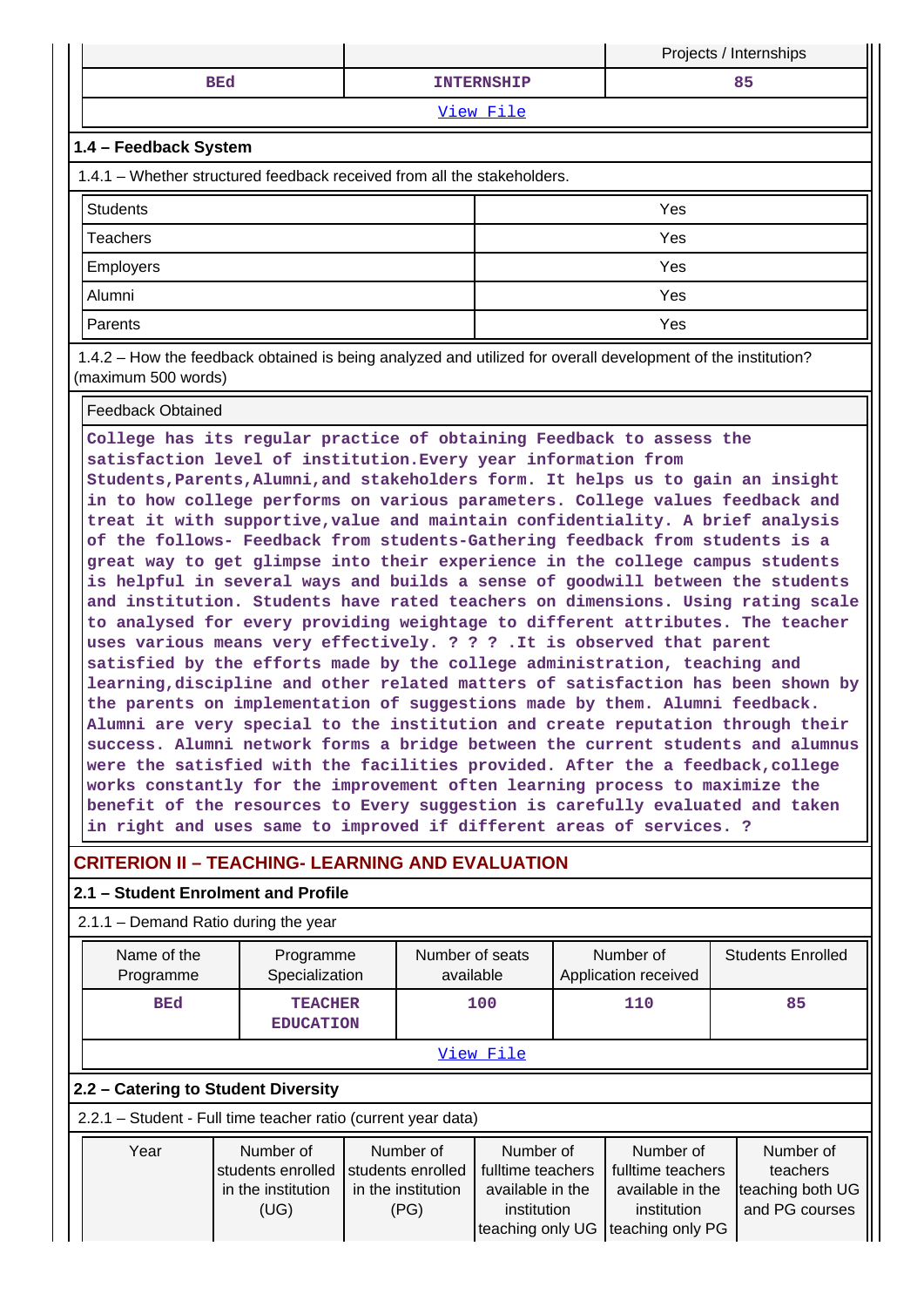| courses<br>courses                                                                                                                                                                                                                                                                                                                                                                                                                                                                                                                                                                                                                                                                                                                                                                                                                                                               |                                                           |                         |  |                                                                                                            |                                        |   |                                             |             |                                    |  |
|----------------------------------------------------------------------------------------------------------------------------------------------------------------------------------------------------------------------------------------------------------------------------------------------------------------------------------------------------------------------------------------------------------------------------------------------------------------------------------------------------------------------------------------------------------------------------------------------------------------------------------------------------------------------------------------------------------------------------------------------------------------------------------------------------------------------------------------------------------------------------------|-----------------------------------------------------------|-------------------------|--|------------------------------------------------------------------------------------------------------------|----------------------------------------|---|---------------------------------------------|-------------|------------------------------------|--|
| 2016                                                                                                                                                                                                                                                                                                                                                                                                                                                                                                                                                                                                                                                                                                                                                                                                                                                                             |                                                           | 85                      |  | Nill                                                                                                       | 16                                     |   |                                             | Nill        | 16                                 |  |
| 2.3 - Teaching - Learning Process                                                                                                                                                                                                                                                                                                                                                                                                                                                                                                                                                                                                                                                                                                                                                                                                                                                |                                                           |                         |  |                                                                                                            |                                        |   |                                             |             |                                    |  |
| 2.3.1 – Percentage of teachers using ICT for effective teaching with Learning Management Systems (LMS), E-<br>learning resources etc. (current year data)                                                                                                                                                                                                                                                                                                                                                                                                                                                                                                                                                                                                                                                                                                                        |                                                           |                         |  |                                                                                                            |                                        |   |                                             |             |                                    |  |
| Number of<br><b>Teachers on Roll</b>                                                                                                                                                                                                                                                                                                                                                                                                                                                                                                                                                                                                                                                                                                                                                                                                                                             | Number of<br>teachers using<br>ICT (LMS, e-<br>Resources) |                         |  | <b>ICT Tools and</b><br>resources<br>available                                                             | Number of ICT<br>enabled<br>Classrooms |   | Numberof smart<br>classrooms                |             | E-resources and<br>techniques used |  |
| 16<br>10<br>6                                                                                                                                                                                                                                                                                                                                                                                                                                                                                                                                                                                                                                                                                                                                                                                                                                                                    |                                                           |                         |  |                                                                                                            |                                        | 4 |                                             | <b>Nill</b> | $\overline{a}$                     |  |
| View File of ICT Tools and resources                                                                                                                                                                                                                                                                                                                                                                                                                                                                                                                                                                                                                                                                                                                                                                                                                                             |                                                           |                         |  |                                                                                                            |                                        |   |                                             |             |                                    |  |
|                                                                                                                                                                                                                                                                                                                                                                                                                                                                                                                                                                                                                                                                                                                                                                                                                                                                                  |                                                           |                         |  | View File of E-resources and techniques used                                                               |                                        |   |                                             |             |                                    |  |
| 2.3.2 – Students mentoring system available in the institution? Give details. (maximum 500 words)                                                                                                                                                                                                                                                                                                                                                                                                                                                                                                                                                                                                                                                                                                                                                                                |                                                           |                         |  |                                                                                                            |                                        |   |                                             |             |                                    |  |
| of the mentoring process Professional Guidance-regarding self-employment opportunities, entrepreneurships<br>honesty, and integrity required for career growth. Career advancement-regarding Selection of school or institute<br>for career, higher education, competitive exams etc. meets the group of students at least twice a month. •<br>Continuously monitors, counsels, guides students in all academic matters. •Advises students regarding choice of<br>electives, project • Contacts parents/guardians if situation demands e.g. academic irregularities, negative and<br>inter personal relations, detrimental activities etc. • Advises students in Development/ professional guidance. •<br>Keeps contact with the students even after Intimates Principal and suggest if any administrative action is called<br>Number of students enrolled in the<br>institution |                                                           |                         |  | for. • Maintains a brief but clear record of all discussions with students.<br>Number of fulltime teachers |                                        |   |                                             |             | Mentor: Mentee Ratio               |  |
|                                                                                                                                                                                                                                                                                                                                                                                                                                                                                                                                                                                                                                                                                                                                                                                                                                                                                  | 85                                                        |                         |  |                                                                                                            | 16                                     |   |                                             |             | 1:5                                |  |
| 2.4 - Teacher Profile and Quality                                                                                                                                                                                                                                                                                                                                                                                                                                                                                                                                                                                                                                                                                                                                                                                                                                                |                                                           |                         |  |                                                                                                            |                                        |   |                                             |             |                                    |  |
| 2.4.1 - Number of full time teachers appointed during the year                                                                                                                                                                                                                                                                                                                                                                                                                                                                                                                                                                                                                                                                                                                                                                                                                   |                                                           |                         |  |                                                                                                            |                                        |   |                                             |             |                                    |  |
| No. of sanctioned<br>positions                                                                                                                                                                                                                                                                                                                                                                                                                                                                                                                                                                                                                                                                                                                                                                                                                                                   |                                                           | No. of filled positions |  | Vacant positions                                                                                           |                                        |   | Positions filled during<br>the current year |             | No. of faculty with<br>Ph.D        |  |
| 16                                                                                                                                                                                                                                                                                                                                                                                                                                                                                                                                                                                                                                                                                                                                                                                                                                                                               |                                                           | 16                      |  |                                                                                                            | <b>Nill</b>                            |   | <b>Nill</b>                                 |             | 1                                  |  |
| 2.4.2 - Honours and recognition received by teachers (received awards, recognition, fellowships at State, National,<br>International level from Government, recognised bodies during the year)                                                                                                                                                                                                                                                                                                                                                                                                                                                                                                                                                                                                                                                                                   |                                                           |                         |  |                                                                                                            |                                        |   |                                             |             |                                    |  |
| Year of Award<br>Name of full time teachers<br>Name of the award,<br>Designation<br>fellowship, received from<br>receiving awards from<br>Government or recognized<br>state level, national level,<br>international level<br>bodies                                                                                                                                                                                                                                                                                                                                                                                                                                                                                                                                                                                                                                              |                                                           |                         |  |                                                                                                            |                                        |   |                                             |             |                                    |  |
|                                                                                                                                                                                                                                                                                                                                                                                                                                                                                                                                                                                                                                                                                                                                                                                                                                                                                  |                                                           |                         |  | No Data Entered/Not Applicable !!!                                                                         |                                        |   |                                             |             |                                    |  |
|                                                                                                                                                                                                                                                                                                                                                                                                                                                                                                                                                                                                                                                                                                                                                                                                                                                                                  |                                                           |                         |  | No file uploaded.                                                                                          |                                        |   |                                             |             |                                    |  |
| 2.5 - Evaluation Process and Reforms                                                                                                                                                                                                                                                                                                                                                                                                                                                                                                                                                                                                                                                                                                                                                                                                                                             |                                                           |                         |  |                                                                                                            |                                        |   |                                             |             |                                    |  |
| 2.5.1 – Number of days from the date of semester-end/ year- end examination till the declaration of results during<br>the year                                                                                                                                                                                                                                                                                                                                                                                                                                                                                                                                                                                                                                                                                                                                                   |                                                           |                         |  |                                                                                                            |                                        |   |                                             |             |                                    |  |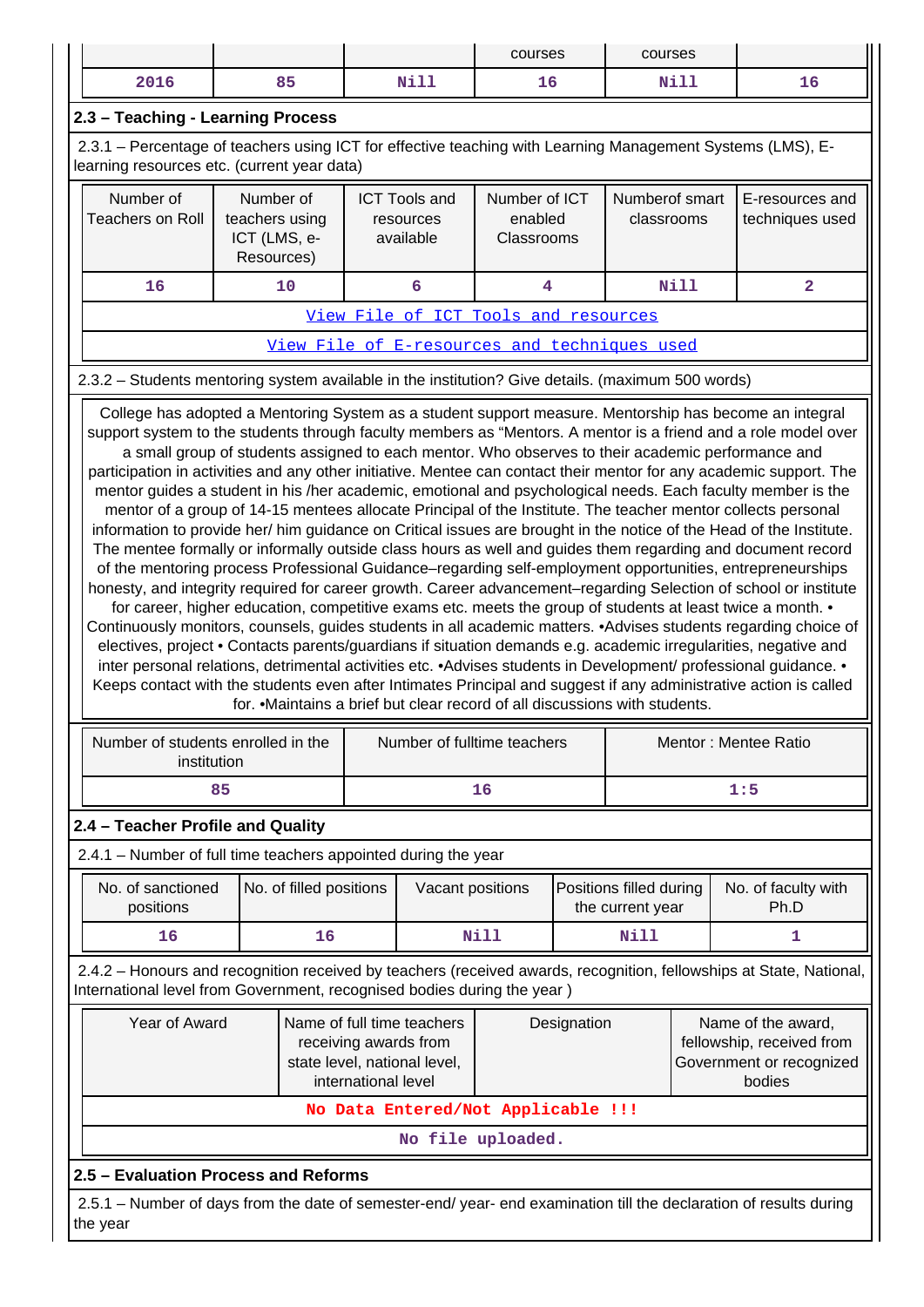| Programme Name                                                                                                                                                                                                                                                                                                                                                                                                                                                                                                                                                                                                                                                                                                                                                                                                                                                                                                                                                                                                                                                                                                                                                                                                                                                                                                                                                                                    | Programme Code                                  |                             | Semester/year                                                         |  | Last date of the last<br>semester-end/year-<br>end examination | Date of declaration of<br>results of semester-<br>end/ year- end<br>examination |  |  |  |  |
|---------------------------------------------------------------------------------------------------------------------------------------------------------------------------------------------------------------------------------------------------------------------------------------------------------------------------------------------------------------------------------------------------------------------------------------------------------------------------------------------------------------------------------------------------------------------------------------------------------------------------------------------------------------------------------------------------------------------------------------------------------------------------------------------------------------------------------------------------------------------------------------------------------------------------------------------------------------------------------------------------------------------------------------------------------------------------------------------------------------------------------------------------------------------------------------------------------------------------------------------------------------------------------------------------------------------------------------------------------------------------------------------------|-------------------------------------------------|-----------------------------|-----------------------------------------------------------------------|--|----------------------------------------------------------------|---------------------------------------------------------------------------------|--|--|--|--|
| <b>BEd</b>                                                                                                                                                                                                                                                                                                                                                                                                                                                                                                                                                                                                                                                                                                                                                                                                                                                                                                                                                                                                                                                                                                                                                                                                                                                                                                                                                                                        | 640                                             |                             | <b>YEAR</b>                                                           |  | 30/03/2017                                                     | 17/08/2017                                                                      |  |  |  |  |
|                                                                                                                                                                                                                                                                                                                                                                                                                                                                                                                                                                                                                                                                                                                                                                                                                                                                                                                                                                                                                                                                                                                                                                                                                                                                                                                                                                                                   |                                                 |                             | View File                                                             |  |                                                                |                                                                                 |  |  |  |  |
| 2.5.2 - Reforms initiated on Continuous Internal Evaluation(CIE) system at the institutional level (250 words)                                                                                                                                                                                                                                                                                                                                                                                                                                                                                                                                                                                                                                                                                                                                                                                                                                                                                                                                                                                                                                                                                                                                                                                                                                                                                    |                                                 |                             |                                                                       |  |                                                                |                                                                                 |  |  |  |  |
| The institution has a centralized continuous Internal Evaluation the norms of<br>Affiliating body i.e. Bilaspr University to asses As well as course outcomes<br>throughout the year. . The mechanism assessment operates on continuous basis<br>.All internal asses decisions are taken by the Examination Committee in<br>consultation with non-teaching staff of the college. The dates of examinations<br>are discussed democratically in Examination Committee. .All concerned<br>stakeholders are inform Internal Evaluation and display on the notice board.<br>Continuous internal Evaluation . Internal Question papers are set based on<br>University pattern. Remedial classes are on the recommendation of mentors if<br>the performance of student is not . Theory subjects assessed: Mid Semester<br>Test, Class Practical subjects are assessed through Presentation, Viva, Mini<br>projects.                                                                                                                                                                                                                                                                                                                                                                                                                                                                                      |                                                 |                             |                                                                       |  |                                                                |                                                                                 |  |  |  |  |
| 2.5.3 - Academic calendar prepared and adhered for conduct of Examination and other related matters (250)                                                                                                                                                                                                                                                                                                                                                                                                                                                                                                                                                                                                                                                                                                                                                                                                                                                                                                                                                                                                                                                                                                                                                                                                                                                                                         |                                                 |                             |                                                                       |  |                                                                |                                                                                 |  |  |  |  |
| words)<br>The Institution's internal academic calendar is thoughtfully drafted in such a<br>way that it is in with the University, BILASPUR UNIVERSITY Calendar. The<br>academic calendar outlines the semester class work schedule internal<br>examination schedule, external examination schedule, class room activities and<br>tutorials etc are properly spread out through the span of the session so that<br>students can continuously go through a process of evaluation and academic<br>growth. The faculty members got syllabus as well as tentative academic calendar<br>coming semester in advance which enable them to plan and division of syllabus.<br>The head of the Institution finalizes the course allocation for the faculty<br>members based on their choice and area of interest or expertise. Time table in-<br>charge prepares the time table as per the guideline of respective statuary<br>bodies for the number of credit hours for each subject prior to the<br>commencement of the semester. Academic calendar is provided to the students<br>through information handbook of the institution as well as display on the<br>notice board. In addition to the mid-term exams other Institutional Internal<br>activities such as beginning of session, Orientation Programme, Celebration of<br>Important days other activities etc are also part of academic calendar. |                                                 |                             |                                                                       |  |                                                                |                                                                                 |  |  |  |  |
| 2.6 - Student Performance and Learning Outcomes                                                                                                                                                                                                                                                                                                                                                                                                                                                                                                                                                                                                                                                                                                                                                                                                                                                                                                                                                                                                                                                                                                                                                                                                                                                                                                                                                   |                                                 |                             |                                                                       |  |                                                                |                                                                                 |  |  |  |  |
| 2.6.1 – Program outcomes, program specific outcomes and course outcomes for all programs offered by the<br>institution are stated and displayed in website of the institution (to provide the weblink)                                                                                                                                                                                                                                                                                                                                                                                                                                                                                                                                                                                                                                                                                                                                                                                                                                                                                                                                                                                                                                                                                                                                                                                            |                                                 |                             |                                                                       |  |                                                                |                                                                                 |  |  |  |  |
|                                                                                                                                                                                                                                                                                                                                                                                                                                                                                                                                                                                                                                                                                                                                                                                                                                                                                                                                                                                                                                                                                                                                                                                                                                                                                                                                                                                                   | http://shyamcollege.in/naac/course-outcomes.pdf |                             |                                                                       |  |                                                                |                                                                                 |  |  |  |  |
| 2.6.2 - Pass percentage of students                                                                                                                                                                                                                                                                                                                                                                                                                                                                                                                                                                                                                                                                                                                                                                                                                                                                                                                                                                                                                                                                                                                                                                                                                                                                                                                                                               |                                                 |                             |                                                                       |  |                                                                |                                                                                 |  |  |  |  |
| Programme<br>Code                                                                                                                                                                                                                                                                                                                                                                                                                                                                                                                                                                                                                                                                                                                                                                                                                                                                                                                                                                                                                                                                                                                                                                                                                                                                                                                                                                                 | Programme<br>Name                               | Programme<br>Specialization | Number of<br>students<br>appeared in the<br>final year<br>examination |  | Number of<br>students passed<br>in final year<br>examination   | Pass Percentage                                                                 |  |  |  |  |
| 640                                                                                                                                                                                                                                                                                                                                                                                                                                                                                                                                                                                                                                                                                                                                                                                                                                                                                                                                                                                                                                                                                                                                                                                                                                                                                                                                                                                               | <b>BEd</b>                                      | <b>EDUCATION</b>            | 85                                                                    |  | 83                                                             | 97.76                                                                           |  |  |  |  |
|                                                                                                                                                                                                                                                                                                                                                                                                                                                                                                                                                                                                                                                                                                                                                                                                                                                                                                                                                                                                                                                                                                                                                                                                                                                                                                                                                                                                   |                                                 |                             | View File                                                             |  |                                                                |                                                                                 |  |  |  |  |
|                                                                                                                                                                                                                                                                                                                                                                                                                                                                                                                                                                                                                                                                                                                                                                                                                                                                                                                                                                                                                                                                                                                                                                                                                                                                                                                                                                                                   |                                                 |                             |                                                                       |  |                                                                |                                                                                 |  |  |  |  |

╤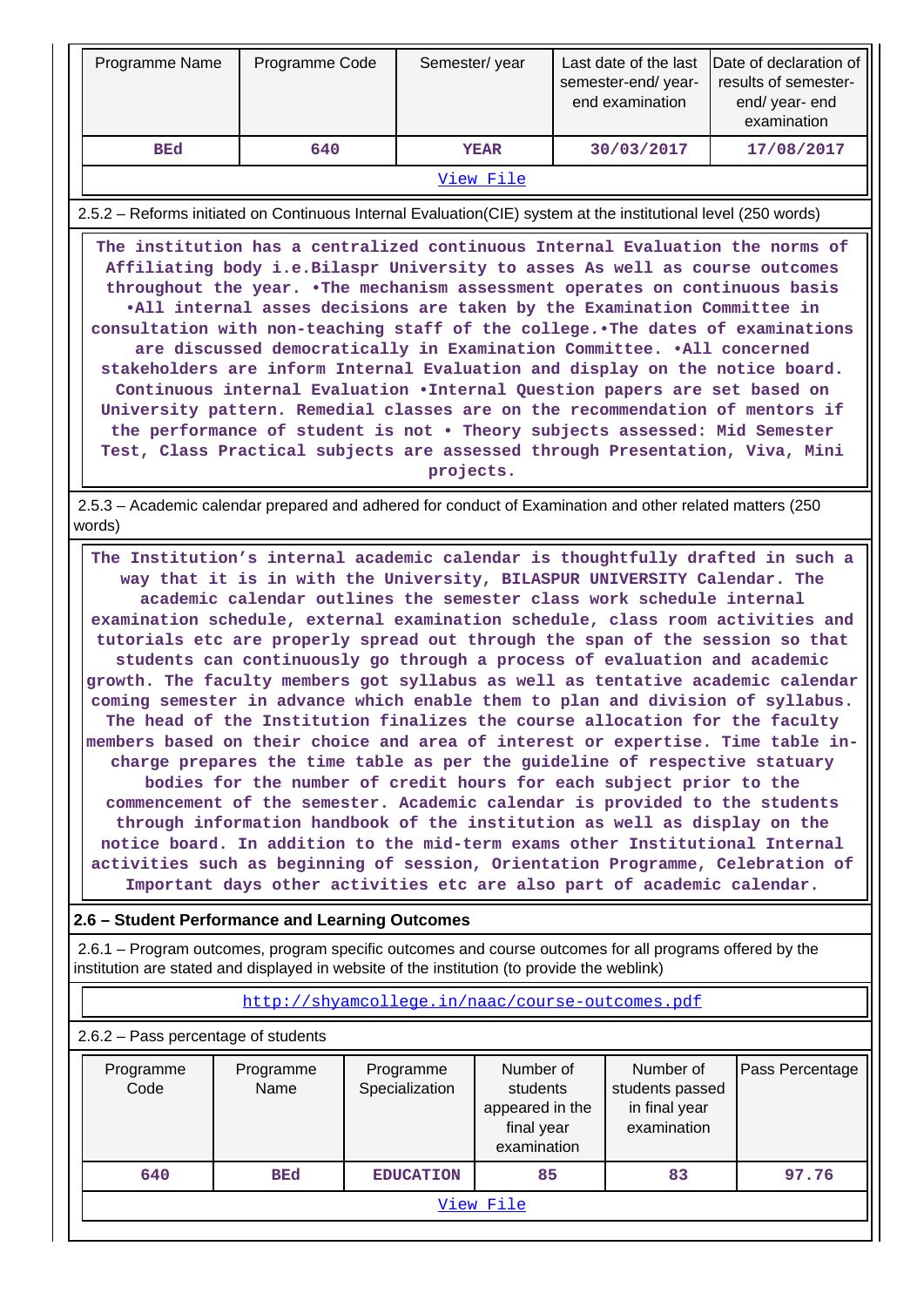## **2.7 – Student Satisfaction Survey**

 2.7.1 – Student Satisfaction Survey (SSS) on overall institutional performance (Institution may design the questionnaire) (results and details be provided as weblink)

#### http://shyamcollege.in/feedbak-parents.php

## **CRITERION III – RESEARCH, INNOVATIONS AND EXTENSION**

## **3.1 – Resource Mobilization for Research**

3.1.1 – Research funds sanctioned and received from various agencies, industry and other organisations

| Nature of the Project  | <b>Duration</b> | Name of the funding<br>agency | Total grant<br>sanctioned | Amount received<br>during the year |
|------------------------|-----------------|-------------------------------|---------------------------|------------------------------------|
| Any Other<br>(Specify) | 00              | Nil                           |                           |                                    |

#### View File

## **3.2 – Innovation Ecosystem**

 3.2.1 – Workshops/Seminars Conducted on Intellectual Property Rights (IPR) and Industry-Academia Innovative practices during the year

| Title of workshop/seminar                                                             | Name of the Dept.             | Date       |
|---------------------------------------------------------------------------------------|-------------------------------|------------|
| National Seminar on<br>"Teacher Education -<br>Issues and Challenges "by<br>IQAC Cell | College Cultural<br>Committee | 09/09/2016 |
| A Workshop on Drama and<br>Art in Education by Ms.<br>Priyanka Mishra                 | College Cultural<br>Committee | 12/10/2016 |
| An extension lecture on<br>Micro Teaching by Mr.H S<br>Shergil                        | College Cultural<br>Committee | 09/12/2016 |
| A Workshop on Art of<br>Communication by Dr<br>Anamika Singh                          | College Workshop<br>Committee | 05/01/2017 |

## 3.2.2 – Awards for Innovation won by Institution/Teachers/Research scholars/Students during the year

| Title of the innovation<br>Name of Awardee                                              |      |            | Awarding Agency |                         |                | Date of award          |      | Category                |  |  |
|-----------------------------------------------------------------------------------------|------|------------|-----------------|-------------------------|----------------|------------------------|------|-------------------------|--|--|
| Nil<br>Nil                                                                              |      |            |                 | Nil                     |                | Nill                   | Nil  |                         |  |  |
| <u>View File</u>                                                                        |      |            |                 |                         |                |                        |      |                         |  |  |
| 3.2.3 – No. of Incubation centre created, start-ups incubated on campus during the year |      |            |                 |                         |                |                        |      |                         |  |  |
| Incubation<br>Center                                                                    | Name |            | Sponsered By    | Name of the<br>Start-up |                | Nature of Start-<br>up |      | Date of<br>Commencement |  |  |
| Nil                                                                                     | Nil  | Nil<br>Nil |                 |                         | Nil            |                        | Nill |                         |  |  |
|                                                                                         |      |            |                 | View File               |                |                        |      |                         |  |  |
| 3.3 - Research Publications and Awards                                                  |      |            |                 |                         |                |                        |      |                         |  |  |
| 3.3.1 – Incentive to the teachers who receive recognition/awards                        |      |            |                 |                         |                |                        |      |                         |  |  |
| <b>State</b>                                                                            |      |            | National        |                         |                |                        |      | International           |  |  |
| 0 <sup>0</sup>                                                                          |      | 00         |                 |                         | 0 <sub>0</sub> |                        |      |                         |  |  |
| 3.3.2 – Ph. Ds awarded during the year (applicable for PG College, Research Center)     |      |            |                 |                         |                |                        |      |                         |  |  |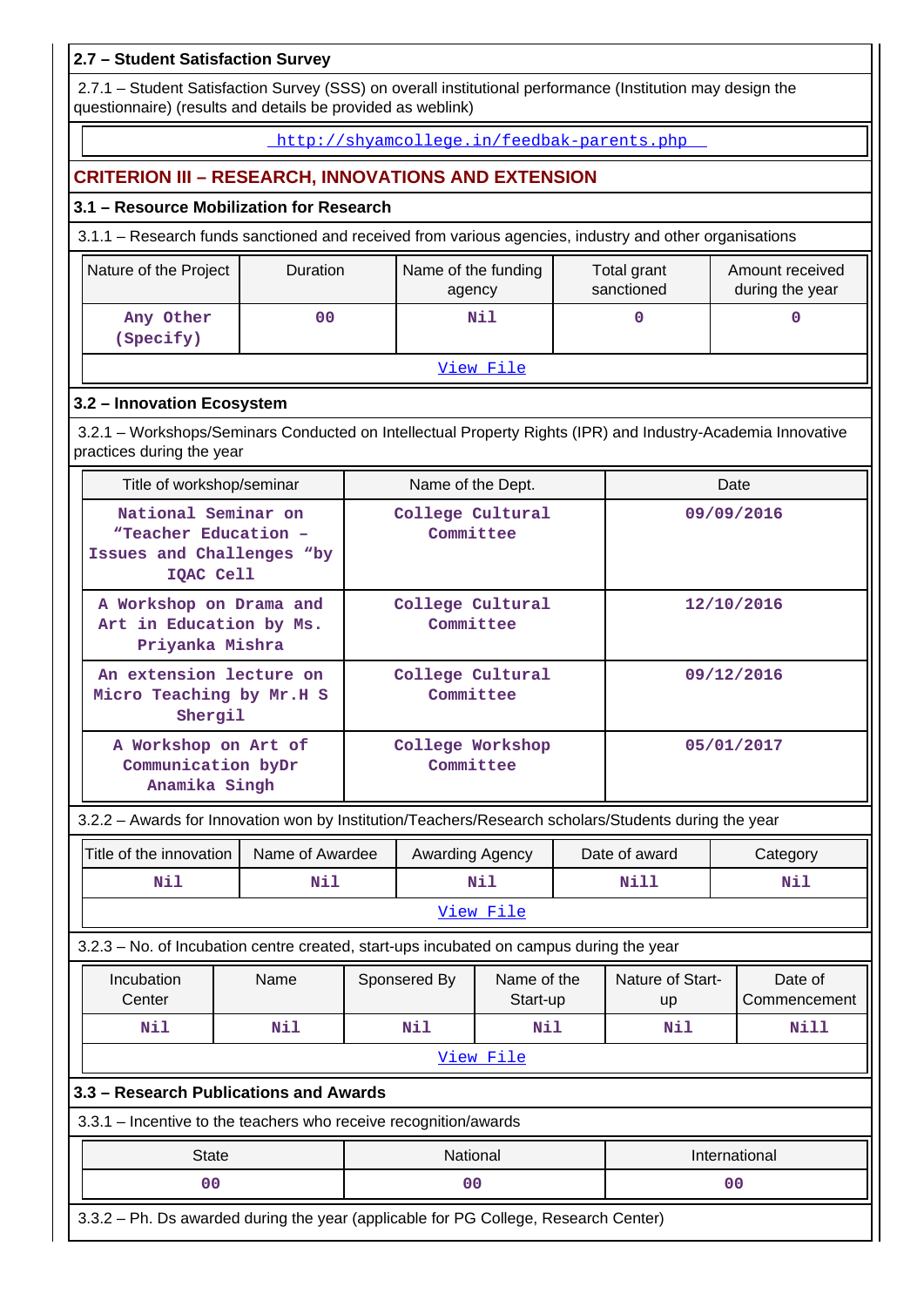|                                                 | Name of the Department |                  |                                                      |                        |                        |                                                                                                                                                                                                                    | Number of PhD's Awarded                                            |                                   |                                                                                                                 |
|-------------------------------------------------|------------------------|------------------|------------------------------------------------------|------------------------|------------------------|--------------------------------------------------------------------------------------------------------------------------------------------------------------------------------------------------------------------|--------------------------------------------------------------------|-----------------------------------|-----------------------------------------------------------------------------------------------------------------|
|                                                 |                        | Nil              |                                                      |                        | Nill                   |                                                                                                                                                                                                                    |                                                                    |                                   |                                                                                                                 |
|                                                 |                        |                  |                                                      |                        |                        | 3.3.3 - Research Publications in the Journals notified on UGC website during the year                                                                                                                              |                                                                    |                                   |                                                                                                                 |
| <b>Type</b>                                     |                        |                  | Department                                           |                        | Number of Publication  |                                                                                                                                                                                                                    |                                                                    | Average Impact Factor (if<br>any) |                                                                                                                 |
| National                                        |                        |                  | <b>EDUCATION</b>                                     |                        |                        | Nill                                                                                                                                                                                                               |                                                                    |                                   | 0 <sub>0</sub>                                                                                                  |
|                                                 |                        |                  |                                                      |                        | View File              |                                                                                                                                                                                                                    |                                                                    |                                   |                                                                                                                 |
| Proceedings per Teacher during the year         |                        |                  |                                                      |                        |                        |                                                                                                                                                                                                                    |                                                                    |                                   | 3.3.4 - Books and Chapters in edited Volumes / Books published, and papers in National/International Conference |
|                                                 |                        | Department       |                                                      |                        |                        |                                                                                                                                                                                                                    | Number of Publication                                              |                                   |                                                                                                                 |
|                                                 |                        | <b>EDUCATION</b> |                                                      |                        |                        |                                                                                                                                                                                                                    | Nill                                                               |                                   |                                                                                                                 |
|                                                 |                        |                  |                                                      |                        | View File              |                                                                                                                                                                                                                    |                                                                    |                                   |                                                                                                                 |
| Web of Science or PubMed/ Indian Citation Index |                        |                  |                                                      |                        |                        | 3.3.5 - Bibliometrics of the publications during the last Academic year based on average citation index in Scopus/                                                                                                 |                                                                    |                                   |                                                                                                                 |
| Title of the<br>Paper                           | Name of<br>Author      |                  | Title of journal                                     | Year of<br>publication |                        | <b>Citation Index</b>                                                                                                                                                                                              | Institutional<br>affiliation as<br>mentioned in<br>the publication |                                   | Number of<br>citations<br>excluding self<br>citation                                                            |
| Nil                                             | Nil                    |                  | Nil                                                  |                        | <b>Nill</b><br>0       |                                                                                                                                                                                                                    | Nil                                                                |                                   | Nill                                                                                                            |
|                                                 |                        |                  |                                                      |                        | View File              |                                                                                                                                                                                                                    |                                                                    |                                   |                                                                                                                 |
|                                                 |                        |                  |                                                      |                        |                        | 3.3.6 - h-Index of the Institutional Publications during the year. (based on Scopus/ Web of science)                                                                                                               |                                                                    |                                   |                                                                                                                 |
| Title of the<br>Paper                           | Name of<br>Author      |                  | Title of journal                                     |                        | Year of<br>publication | h-index                                                                                                                                                                                                            | Number of<br>citations<br>excluding self<br>citation               |                                   | Institutional<br>affiliation as<br>mentioned in<br>the publication                                              |
| Nil                                             | Nil                    |                  | Nil                                                  |                        | Nill<br>Nill           |                                                                                                                                                                                                                    | Nill                                                               |                                   | Nil                                                                                                             |
|                                                 |                        |                  |                                                      |                        | View File              |                                                                                                                                                                                                                    |                                                                    |                                   |                                                                                                                 |
|                                                 |                        |                  |                                                      |                        |                        | 3.3.7 - Faculty participation in Seminars/Conferences and Symposia during the year:                                                                                                                                |                                                                    |                                   |                                                                                                                 |
| Number of Faculty                               |                        |                  | International                                        |                        | National               | <b>State</b>                                                                                                                                                                                                       |                                                                    |                                   | Local                                                                                                           |
| Presented<br>papers                             |                        |                  | <b>Nill</b>                                          |                        | 3                      | Nill                                                                                                                                                                                                               |                                                                    |                                   | Nill                                                                                                            |
|                                                 |                        |                  |                                                      |                        | View File              |                                                                                                                                                                                                                    |                                                                    |                                   |                                                                                                                 |
| 3.4 - Extension Activities                      |                        |                  |                                                      |                        |                        |                                                                                                                                                                                                                    |                                                                    |                                   |                                                                                                                 |
|                                                 |                        |                  |                                                      |                        |                        | 3.4.1 – Number of extension and outreach programmes conducted in collaboration with industry, community and<br>Non- Government Organisations through NSS/NCC/Red cross/Youth Red Cross (YRC) etc., during the year |                                                                    |                                   |                                                                                                                 |
| Title of the activities                         |                        |                  | Organising unit/agency/<br>collaborating agency      |                        |                        | Number of teachers<br>participated in such<br>activities                                                                                                                                                           |                                                                    |                                   | Number of students<br>participated in such<br>activities                                                        |
| International<br>women day                      |                        |                  | Vardan Education<br>and Health Research<br>Institute |                        |                        | 16                                                                                                                                                                                                                 |                                                                    |                                   | 75                                                                                                              |
| Say no to plastic                               |                        |                  | Shri Salasar<br>Education Society                    |                        |                        | 15                                                                                                                                                                                                                 |                                                                    | 70                                |                                                                                                                 |
| Tree Plantation                                 |                        |                  | Vardan Education                                     |                        | 16<br>80               |                                                                                                                                                                                                                    |                                                                    |                                   |                                                                                                                 |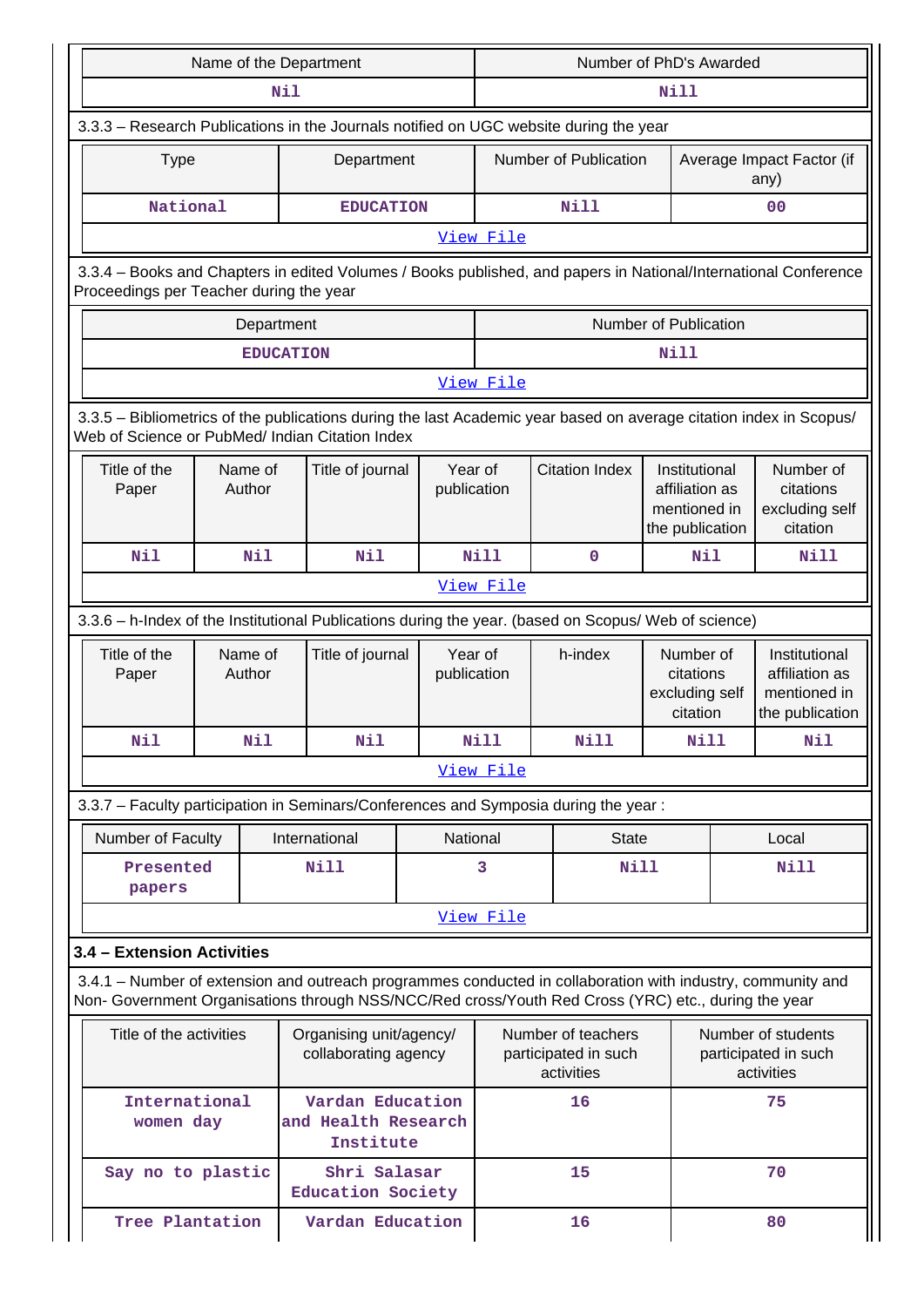|                                                                                                                                                                                                                |                         |                                                    | Institute         | and Health Research                                                                                         |                             |     |                                                         |                                        |                                                         |  |
|----------------------------------------------------------------------------------------------------------------------------------------------------------------------------------------------------------------|-------------------------|----------------------------------------------------|-------------------|-------------------------------------------------------------------------------------------------------------|-----------------------------|-----|---------------------------------------------------------|----------------------------------------|---------------------------------------------------------|--|
| National youth<br>day                                                                                                                                                                                          |                         |                                                    | Institute         | Vardan Education<br>and Health Research                                                                     |                             | 15  |                                                         |                                        | 60                                                      |  |
|                                                                                                                                                                                                                |                         |                                                    |                   |                                                                                                             | View File                   |     |                                                         |                                        |                                                         |  |
| 3.4.2 - Awards and recognition received for extension activities from Government and other recognized bodies<br>during the year                                                                                |                         |                                                    |                   |                                                                                                             |                             |     |                                                         |                                        |                                                         |  |
| Name of the activity                                                                                                                                                                                           |                         |                                                    | Award/Recognition |                                                                                                             | <b>Awarding Bodies</b>      |     |                                                         | Number of students<br><b>Benefited</b> |                                                         |  |
| Nil                                                                                                                                                                                                            |                         |                                                    |                   | Nil                                                                                                         |                             | Nil |                                                         |                                        | Nill                                                    |  |
|                                                                                                                                                                                                                |                         |                                                    |                   |                                                                                                             | View File                   |     |                                                         |                                        |                                                         |  |
| 3.4.3 - Students participating in extension activities with Government Organisations, Non-Government<br>Organisations and programmes such as Swachh Bharat, Aids Awareness, Gender Issue, etc. during the year |                         |                                                    |                   |                                                                                                             |                             |     |                                                         |                                        |                                                         |  |
| Name of the scheme                                                                                                                                                                                             |                         | Organising unit/Agen<br>cy/collaborating<br>agency |                   | Name of the activity                                                                                        |                             |     | Number of teachers<br>participated in such<br>activites |                                        | Number of students<br>participated in such<br>activites |  |
| Swachh Bharat<br>Gram<br>Abhiyan<br>Panchayat,<br>Rishabh Tirth<br>(Gunji)                                                                                                                                     |                         |                                                    | Abhiyan           | Swachh Bharat                                                                                               |                             | 14  |                                                         | 60                                     |                                                         |  |
| Shyam Shiksha<br>Tree<br>Plantation<br>Mahavidyalaya                                                                                                                                                           |                         | Tree<br>Plantation                                 |                   |                                                                                                             | 12                          |     | 65                                                      |                                        |                                                         |  |
| Voter<br><b>Awareness</b>                                                                                                                                                                                      |                         | Shyam Shiksha<br>Mahavidyalaya                     |                   | <b>Awareness</b>                                                                                            | Voter                       |     | 10                                                      |                                        | 70                                                      |  |
|                                                                                                                                                                                                                |                         |                                                    |                   |                                                                                                             | View File                   |     |                                                         |                                        |                                                         |  |
| 3.5 - Collaborations                                                                                                                                                                                           |                         |                                                    |                   |                                                                                                             |                             |     |                                                         |                                        |                                                         |  |
| 3.5.1 – Number of Collaborative activities for research, faculty exchange, student exchange during the year                                                                                                    |                         |                                                    |                   |                                                                                                             |                             |     |                                                         |                                        |                                                         |  |
| Nature of activity                                                                                                                                                                                             |                         |                                                    | Participant       |                                                                                                             | Source of financial support |     |                                                         | Duration                               |                                                         |  |
| <b>Nil</b>                                                                                                                                                                                                     |                         |                                                    | Nil               |                                                                                                             |                             | Nil |                                                         |                                        | 00                                                      |  |
|                                                                                                                                                                                                                |                         |                                                    |                   |                                                                                                             | View File                   |     |                                                         |                                        |                                                         |  |
| 3.5.2 - Linkages with institutions/industries for internship, on-the- job training, project work, sharing of research<br>facilities etc. during the year                                                       |                         |                                                    |                   |                                                                                                             |                             |     |                                                         |                                        |                                                         |  |
| Nature of linkage                                                                                                                                                                                              | Title of the<br>linkage |                                                    |                   | Name of the<br>partnering<br>institution/<br>industry<br>/research lab<br>with contact<br>details           | <b>Duration From</b>        |     | <b>Duration To</b>                                      |                                        | Participant                                             |  |
| TEACHER TR<br><b>AINING/INTER</b><br><b>NSHIP</b>                                                                                                                                                              | <b>TRAINING</b>         | <b>TEACHER</b>                                     |                   | GOVT H.S.<br>SCHOOL,<br>GAHRINMUDA,<br>SAKTI GOVT<br>H.S. SCHOOL,<br>ASHONDA,<br>SAKTI GOVT<br>H.S. SCHOOL, | 01/10/2016                  |     |                                                         | 30/11/2016                             | 85                                                      |  |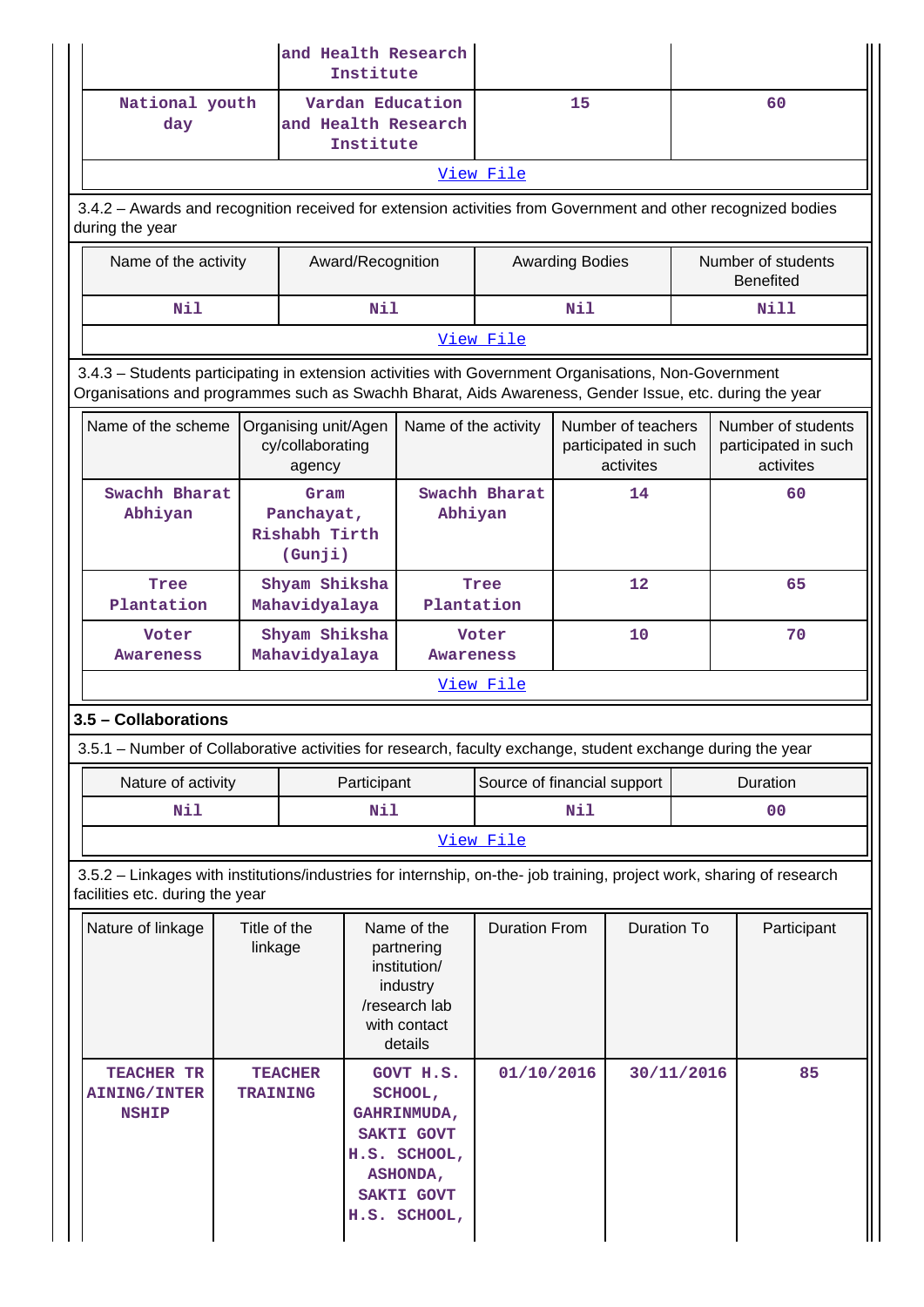|                                                                                                                                                                                                                     |                                   |      | <b>BUDHANPUR,</b><br><b>SAKTI GOVT</b><br>H.S. SCHOOL,<br><b>ACHANAKPUR,</b><br>SAKTI GOVT<br>H.S. SCHOOL,<br><b>BARPALI KALA</b><br>, SAKTI                                                                                                                       |                                                |            |                                |                                                           |  |  |
|---------------------------------------------------------------------------------------------------------------------------------------------------------------------------------------------------------------------|-----------------------------------|------|--------------------------------------------------------------------------------------------------------------------------------------------------------------------------------------------------------------------------------------------------------------------|------------------------------------------------|------------|--------------------------------|-----------------------------------------------------------|--|--|
| <b>TEACHER TR</b><br><b>AINING/INTER</b><br><b>NSHIP</b>                                                                                                                                                            | <b>TEACHER</b><br><b>TRAINING</b> |      | GOVT H.S.<br>SCHOOL,<br>GAHRINMUDA,<br><b>SAKTI GOVT</b><br>H.S. SCHOOL,<br>ASHONDA,<br><b>SAKTI GOVT</b><br>H.S. SCHOOL,<br><b>BUDHANPUR,</b><br>SAKTI GOVT<br>H.S. SCHOOL,<br><b>ACHANAKPUR,</b><br>SAKTI GOVT<br>H.S. SCHOOL,<br><b>BARPALI KALA</b><br>, SAKTI | 01/01/2017                                     | 02/03/2017 |                                | <b>Nill</b>                                               |  |  |
|                                                                                                                                                                                                                     |                                   |      |                                                                                                                                                                                                                                                                    | View File                                      |            |                                |                                                           |  |  |
| 3.5.3 - MoUs signed with institutions of national, international importance, other universities, industries, corporate<br>houses etc. during the year                                                               |                                   |      |                                                                                                                                                                                                                                                                    |                                                |            |                                |                                                           |  |  |
| Organisation                                                                                                                                                                                                        |                                   |      |                                                                                                                                                                                                                                                                    |                                                |            |                                |                                                           |  |  |
|                                                                                                                                                                                                                     |                                   |      | Date of MoU signed                                                                                                                                                                                                                                                 | Purpose/Activities                             |            |                                | Number of<br>students/teachers<br>participated under MoUs |  |  |
| GOVT H.S. SCHOOL,<br>GAHRINMUDA, SAKTI<br>GOVT H.S. SCHOOL,<br>BARPALI KALA, SAKTI<br>GOVT H.S. SCHOOL,<br><b>BUDHANPUR, SAKTI</b><br>GOVT H.S. SCHOOL,<br>ASHONDA, SAKTI GOVT<br>H.S. SCHOOL,<br>ACHANAKPUR, SAKTI |                                   |      | 01/08/2016                                                                                                                                                                                                                                                         | <b>Teacher Training</b>                        |            |                                | 95                                                        |  |  |
|                                                                                                                                                                                                                     |                                   |      |                                                                                                                                                                                                                                                                    | View File                                      |            |                                |                                                           |  |  |
|                                                                                                                                                                                                                     |                                   |      | <b>CRITERION IV - INFRASTRUCTURE AND LEARNING RESOURCES</b>                                                                                                                                                                                                        |                                                |            |                                |                                                           |  |  |
| 4.1 - Physical Facilities                                                                                                                                                                                           |                                   |      |                                                                                                                                                                                                                                                                    |                                                |            |                                |                                                           |  |  |
|                                                                                                                                                                                                                     |                                   |      | 4.1.1 - Budget allocation, excluding salary for infrastructure augmentation during the year                                                                                                                                                                        |                                                |            |                                |                                                           |  |  |
| Budget allocated for infrastructure augmentation                                                                                                                                                                    |                                   | 0.56 |                                                                                                                                                                                                                                                                    | Budget utilized for infrastructure development |            | 0.56                           |                                                           |  |  |
|                                                                                                                                                                                                                     |                                   |      | 4.1.2 - Details of augmentation in infrastructure facilities during the year                                                                                                                                                                                       |                                                |            |                                |                                                           |  |  |
|                                                                                                                                                                                                                     | <b>Facilities</b>                 |      |                                                                                                                                                                                                                                                                    |                                                |            | <b>Existing or Newly Added</b> |                                                           |  |  |
|                                                                                                                                                                                                                     |                                   |      | Classrooms with LCD facilities                                                                                                                                                                                                                                     |                                                |            | Existing                       |                                                           |  |  |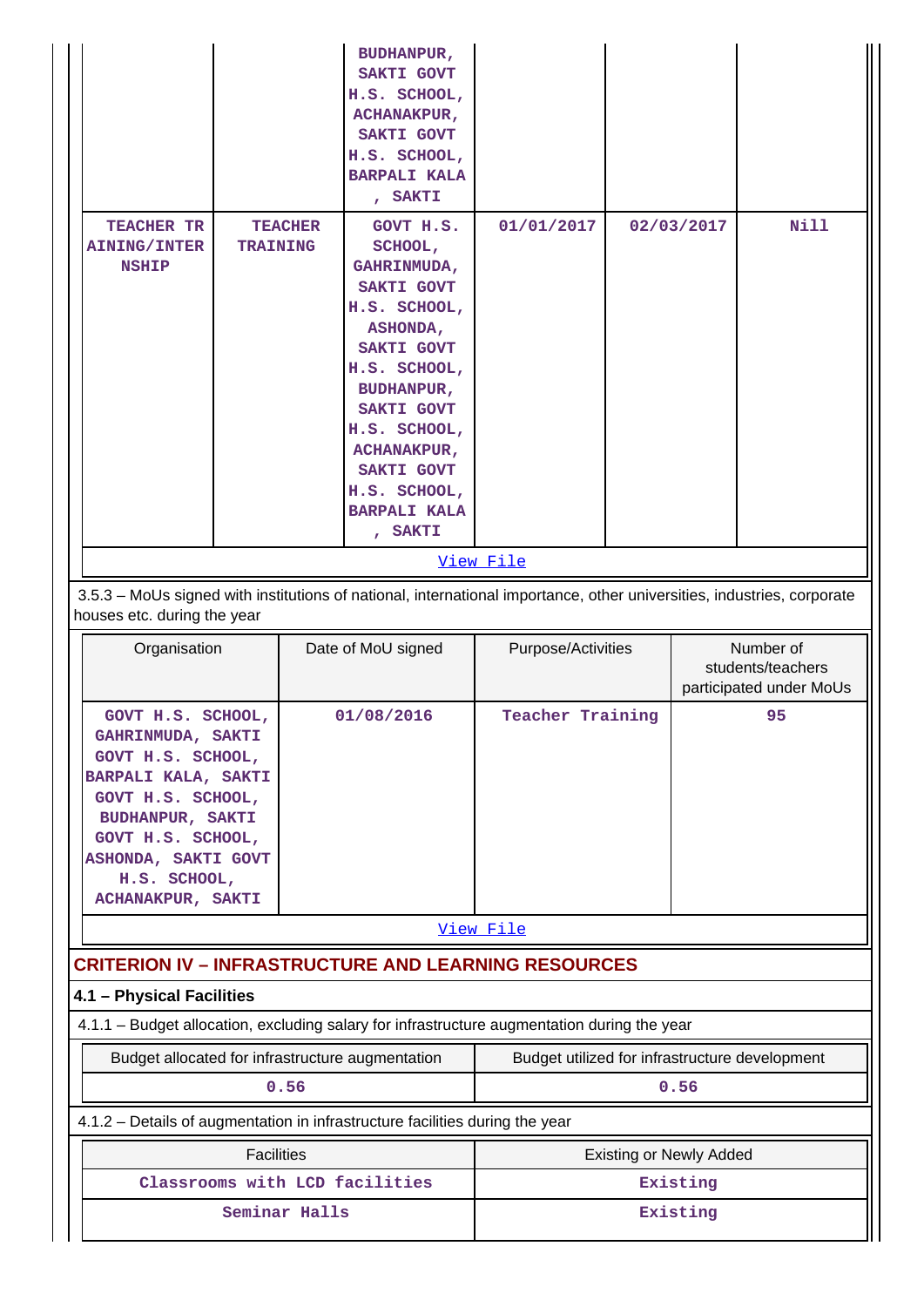|                                                                                                                                                                                                                                                         |                              | Laboratories    |          |                                             |                            | Existing<br>Existing                     |                                                     |      |                    |                                                   |      |               |
|---------------------------------------------------------------------------------------------------------------------------------------------------------------------------------------------------------------------------------------------------------|------------------------------|-----------------|----------|---------------------------------------------|----------------------------|------------------------------------------|-----------------------------------------------------|------|--------------------|---------------------------------------------------|------|---------------|
|                                                                                                                                                                                                                                                         |                              | Class rooms     |          |                                             |                            |                                          |                                                     |      |                    |                                                   |      |               |
|                                                                                                                                                                                                                                                         |                              | Campus Area     |          |                                             |                            | Existing                                 |                                                     |      |                    |                                                   |      |               |
|                                                                                                                                                                                                                                                         |                              |                 |          |                                             |                            | View File                                |                                                     |      |                    |                                                   |      |               |
| 4.2 - Library as a Learning Resource<br>4.2.1 - Library is automated {Integrated Library Management System (ILMS)}                                                                                                                                      |                              |                 |          |                                             |                            |                                          |                                                     |      |                    |                                                   |      |               |
|                                                                                                                                                                                                                                                         |                              |                 |          |                                             |                            |                                          |                                                     |      |                    |                                                   |      |               |
|                                                                                                                                                                                                                                                         | Name of the ILMS<br>software |                 |          | Nature of automation (fully<br>or patially) |                            |                                          | Version                                             |      |                    | Year of automation                                |      |               |
|                                                                                                                                                                                                                                                         | N11                          |                 |          | Partially                                   |                            |                                          | Nil                                                 |      |                    |                                                   | 2015 |               |
| 4.2.2 - Library Services                                                                                                                                                                                                                                |                              |                 |          |                                             |                            |                                          |                                                     |      |                    |                                                   |      |               |
| Library<br>Service Type                                                                                                                                                                                                                                 |                              |                 | Existing |                                             |                            | Newly Added                              |                                                     |      |                    | Total                                             |      |               |
| Text<br><b>Books</b>                                                                                                                                                                                                                                    |                              | 5584            |          | 1069653                                     |                            | 320                                      | 111147                                              |      | 5904               |                                                   |      | 1180800       |
| Reference<br><b>Books</b>                                                                                                                                                                                                                               |                              | 856             |          | 169642                                      |                            | 40                                       | 9558                                                |      | 896                |                                                   |      | 179200        |
| CD &<br>Video                                                                                                                                                                                                                                           |                              | 62              |          | 6100                                        |                            | 13                                       | 1400                                                |      | 75                 |                                                   |      | 7500          |
| Journals                                                                                                                                                                                                                                                |                              | 13              |          | 4400                                        |                            | $\overline{2}$                           |                                                     | 1100 |                    | 15                                                |      | 5500          |
|                                                                                                                                                                                                                                                         |                              |                 |          |                                             |                            | View File                                |                                                     |      |                    |                                                   |      |               |
| 4.2.3 - E-content developed by teachers such as: e-PG- Pathshala, CEC (under e-PG- Pathshala CEC (Under<br>Graduate) SWAYAM other MOOCs platform NPTEL/NMEICT/any other Government initiatives & institutional<br>(Learning Management System (LMS) etc |                              |                 |          |                                             |                            |                                          |                                                     |      |                    |                                                   |      |               |
|                                                                                                                                                                                                                                                         | Name of the Teacher          |                 |          | Name of the Module                          |                            | Platform on which module<br>is developed |                                                     |      |                    | Date of launching e-<br>content                   |      |               |
| Nil                                                                                                                                                                                                                                                     |                              |                 | Nil      |                                             |                            | Nil<br><b>Nill</b>                       |                                                     |      |                    |                                                   |      |               |
|                                                                                                                                                                                                                                                         |                              |                 |          |                                             |                            | View File                                |                                                     |      |                    |                                                   |      |               |
| 4.3 - IT Infrastructure                                                                                                                                                                                                                                 |                              |                 |          |                                             |                            |                                          |                                                     |      |                    |                                                   |      |               |
| 4.3.1 - Technology Upgradation (overall)                                                                                                                                                                                                                |                              |                 |          |                                             |                            |                                          |                                                     |      |                    |                                                   |      |               |
| <b>Type</b>                                                                                                                                                                                                                                             | <b>Total Co</b><br>mputers   | Computer<br>Lab |          | Internet                                    | <b>Browsing</b><br>centers | Computer<br>Centers                      | Office                                              |      | Departme<br>nts    | Available<br><b>Bandwidt</b><br>h (MBPS/<br>GBPS) |      | <b>Others</b> |
| Existin<br>g                                                                                                                                                                                                                                            | 20                           | 1               |          | 1                                           | 1                          | $\mathbf{1}$                             | $\overline{2}$                                      |      | $\overline{2}$     | 560                                               |      | $\mathbf 0$   |
| Added                                                                                                                                                                                                                                                   | $\overline{\mathbf{2}}$      | $\mathbf 0$     |          | $\mathbf 0$                                 | $\mathbf 0$                | $\mathbf 0$                              | $\mathbf 0$                                         |      | $\mathbf 0$        | 0                                                 |      | $\mathbf 0$   |
| Total                                                                                                                                                                                                                                                   | 22                           | 1               |          | 1                                           | 1                          | 1                                        | $\overline{\mathbf{2}}$                             |      | $\mathbf{2}$       | 560                                               |      | $\pmb{0}$     |
| 4.3.2 - Bandwidth available of internet connection in the Institution (Leased line)                                                                                                                                                                     |                              |                 |          |                                             |                            |                                          |                                                     |      |                    |                                                   |      |               |
|                                                                                                                                                                                                                                                         |                              |                 |          |                                             |                            | 560 MBPS/ GBPS                           |                                                     |      |                    |                                                   |      |               |
| 4.3.3 - Facility for e-content                                                                                                                                                                                                                          |                              |                 |          |                                             |                            |                                          |                                                     |      |                    |                                                   |      |               |
|                                                                                                                                                                                                                                                         |                              |                 |          | Name of the e-content development facility  |                            |                                          | Provide the link of the videos and media centre and |      | recording facility |                                                   |      |               |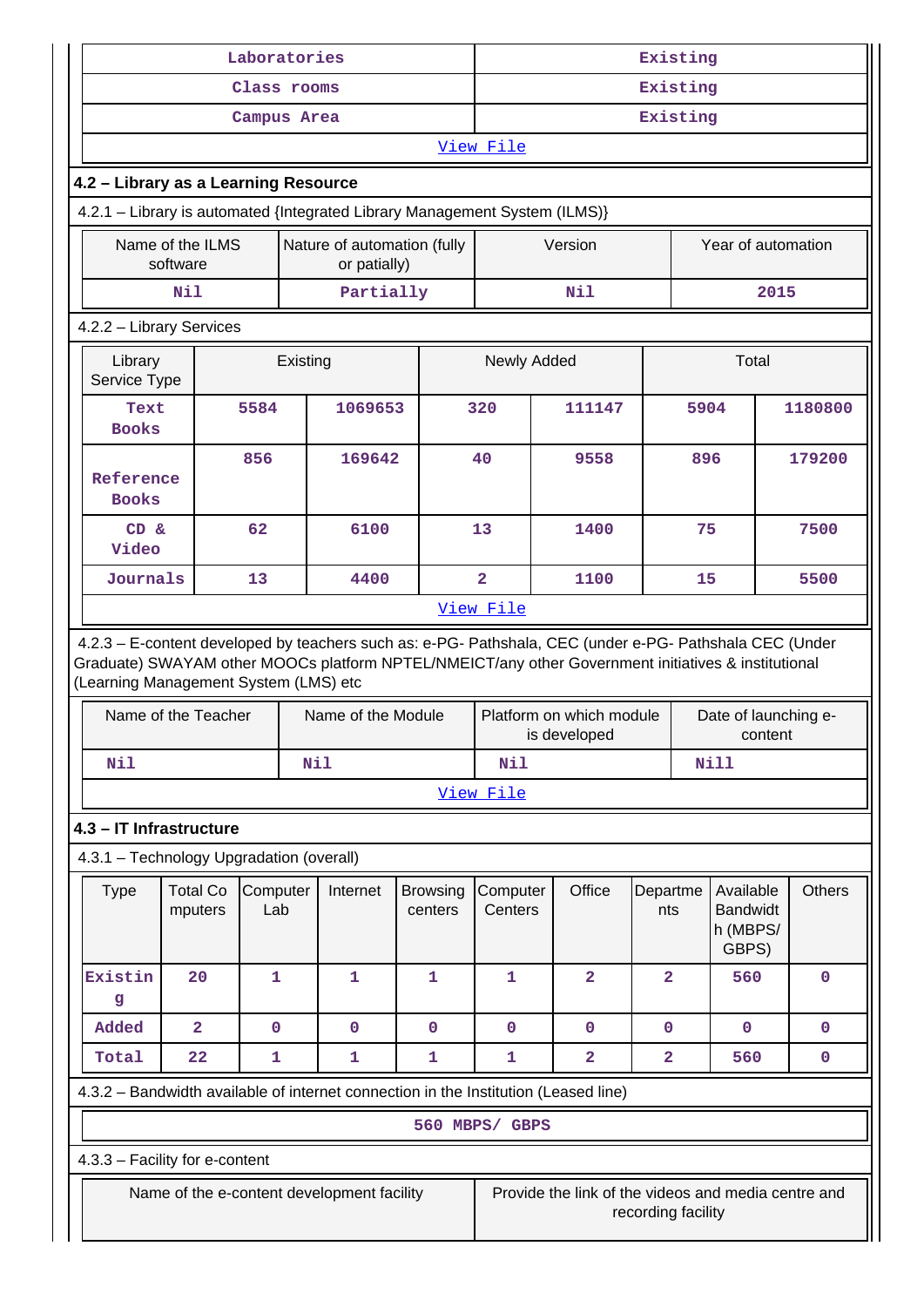#### **No Data Entered/Not Applicable !!!**

## **4.4 – Maintenance of Campus Infrastructure**

 4.4.1 – Expenditure incurred on maintenance of physical facilities and academic support facilities, excluding salary component, during the year

| Assigned Budget on<br>academic facilities | Expenditure incurred on<br>maintenance of academic<br>facilities | Assigned budget on<br>physical facilities | Expenditure incurredon<br>maintenance of physical<br>facilites |
|-------------------------------------------|------------------------------------------------------------------|-------------------------------------------|----------------------------------------------------------------|
| 0.35                                      | 0.4                                                              | 0.8                                       | 0.75                                                           |

 4.4.2 – Procedures and policies for maintaining and utilizing physical, academic and support facilities - laboratory, library, sports complex, computers, classrooms etc. (maximum 500 words) (information to be available in institutional Website, provide link)

 **The institution has adequate number of class-rooms, labs and other facilities as per the requirement of NCTE and other facilities to run the Educational Programme efficiently as per Standards laid down by National Council for Teacher Education body... There are four classrooms With proper lighting and ventilation and all the classrooms are with proper furniture, dais, projector and display boards. office, a staff room and a Principal room with adequate space to conduct meetings and discussions with the faculty. Well-equipped reading room having seating capacity for 60 pupil teacher. Internet connectivity and a photocopier with the facility of ICT Resource Centre fully equipped with 22 computers with latest And internet facility with each system. Psychology Resource sufficient number of Tests and Psychological Testing Equipment Curriculum Laboratory is a Centre for instructional material education institutes. It is designed for the professional development teachers. Art and Work Experience Resource Centre with adequate material. We have wellfurnished Tutorial rooms, Seminar Hall and a Multipurpose hall Having seating capacity of more than two hundred persons to academic and cultural activities. The institute has separated for boys and girls. There is a Rest cum Medical Room provided facility. Sports, Music Room, Canteen and a Store Room are all the college campus a well sized Parking Space . There is playground for cricket, football, hockey provision for indoor game? ? ? Chess as well as outdoor games like Volleyball, Badminton, S?throw, Relay-race, Kho-Kho, Tug-ofwar and 200 metre athletics activities track There are separate toilets and wash girls and college staff. Proper Fire Safety measures (Fire Ext Also placed in the college building. Institution has heavy Gen-set power backup to meet the emergency need. Its campus is surrounded greenery, ornamental plants, flowers and trees. It has proper System (own submersible pump) for the maintenance of whole campus and Harvesting system.**

http://shyamcollege.in/naac/co-curricular-activities.pdf

# **CRITERION V – STUDENT SUPPORT AND PROGRESSION**

## **5.1 – Student Support**

5.1.1 – Scholarships and Financial Support

|                                         | Name/Title of the scheme           | Number of students | Amount in Rupees |
|-----------------------------------------|------------------------------------|--------------------|------------------|
| Financial Support<br>from institution   | Nil                                |                    |                  |
| Financial Support<br>from Other Sources |                                    |                    |                  |
| a) National                             | POST METRICS<br><b>SCHOLARSHIP</b> | 167                | 1498450          |
| b) International                        | Nil                                | Nill               |                  |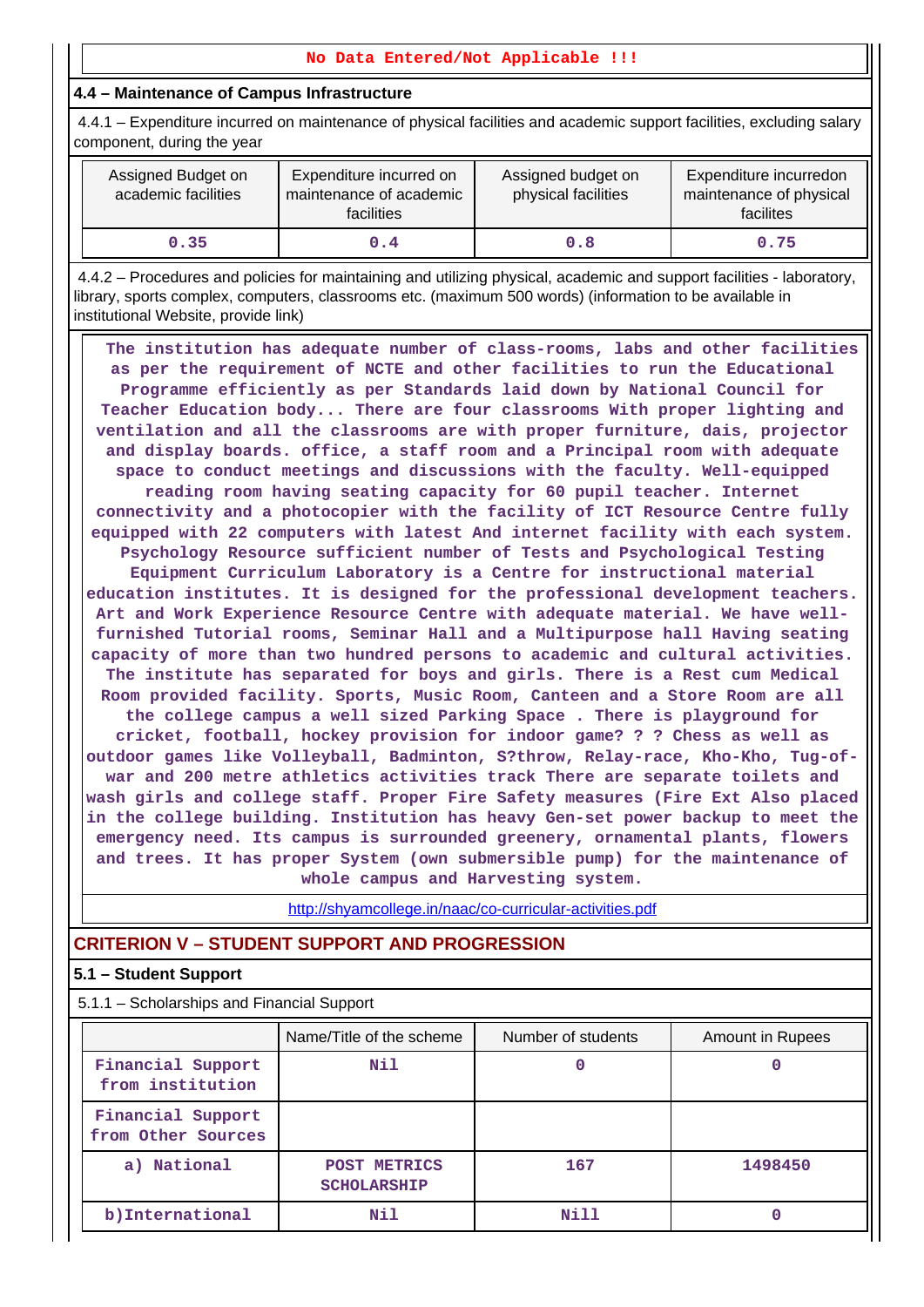#### View File

 5.1.2 – Number of capability enhancement and development schemes such as Soft skill development, Remedial coaching, Language lab, Bridge courses, Yoga, Meditation, Personal Counselling and Mentoring etc.,

| Name of the capability<br>enhancement scheme       | Date of implemetation | Number of students<br>enrolled | Agencies involved                                |
|----------------------------------------------------|-----------------------|--------------------------------|--------------------------------------------------|
| Ethics in<br>Education                             | 06/02/2017            | 60                             | Vardan Education<br>Health Research<br>Institute |
| Remedial Coaching<br>on the bases of<br>house test | 02/01/2017            | 55                             | Vardan Education<br>Health Research<br>Institute |
| Human rights                                       | 02/12/2016            | 50                             | Shri Salasar<br>Education Sociaty                |
| Yoga and<br>Medititation                           | 18/08/2016            | 40                             | Vardan Education<br>Health Research<br>Institute |
|                                                    |                       | View File                      |                                                  |

 5.1.3 – Students benefited by guidance for competitive examinations and career counselling offered by the institution during the year

| Year      | Name of the<br>scheme | Number of<br>benefited<br>students for<br>competitive<br>examination | Number of<br>benefited<br>students by<br>career<br>counseling<br>activities | Number of<br>students who<br>have passedin<br>the comp. exam | Number of<br>studentsp placed |  |  |  |  |
|-----------|-----------------------|----------------------------------------------------------------------|-----------------------------------------------------------------------------|--------------------------------------------------------------|-------------------------------|--|--|--|--|
| 2016      | Career<br>Counselling | 75                                                                   | 75                                                                          | Nill                                                         | Nill                          |  |  |  |  |
| View File |                       |                                                                      |                                                                             |                                                              |                               |  |  |  |  |

 5.1.4 – Institutional mechanism for transparency, timely redressal of student grievances, Prevention of sexual harassment and ragging cases during the year

| Total grievances received | Number of grievances redressed | Avg. number of days for grievance<br>redressal |
|---------------------------|--------------------------------|------------------------------------------------|
| Nill                      | Nill                           | Nill                                           |

## **5.2 – Student Progression**

5.2.1 – Details of campus placement during the year

|                                                                               | On campus                                                   |                              |                                    | Off campus                            |                                     |  |
|-------------------------------------------------------------------------------|-------------------------------------------------------------|------------------------------|------------------------------------|---------------------------------------|-------------------------------------|--|
| Nameof<br>organizations<br>visited                                            | Number of<br>students<br>participated                       | Number of<br>stduents placed | Nameof<br>organizations<br>visited | Number of<br>students<br>participated | Number of<br>stduents placed        |  |
| Nil                                                                           | Nill                                                        | <b>Nill</b>                  | Nil                                | Nill                                  | Nill                                |  |
|                                                                               | View File                                                   |                              |                                    |                                       |                                     |  |
| 5.2.2 – Student progression to higher education in percentage during the year |                                                             |                              |                                    |                                       |                                     |  |
| Year                                                                          | Number of<br>students<br>enrolling into<br>higher education | Programme<br>graduated from  | Depratment<br>graduated from       | Name of<br>institution joined         | Name of<br>programme<br>admitted to |  |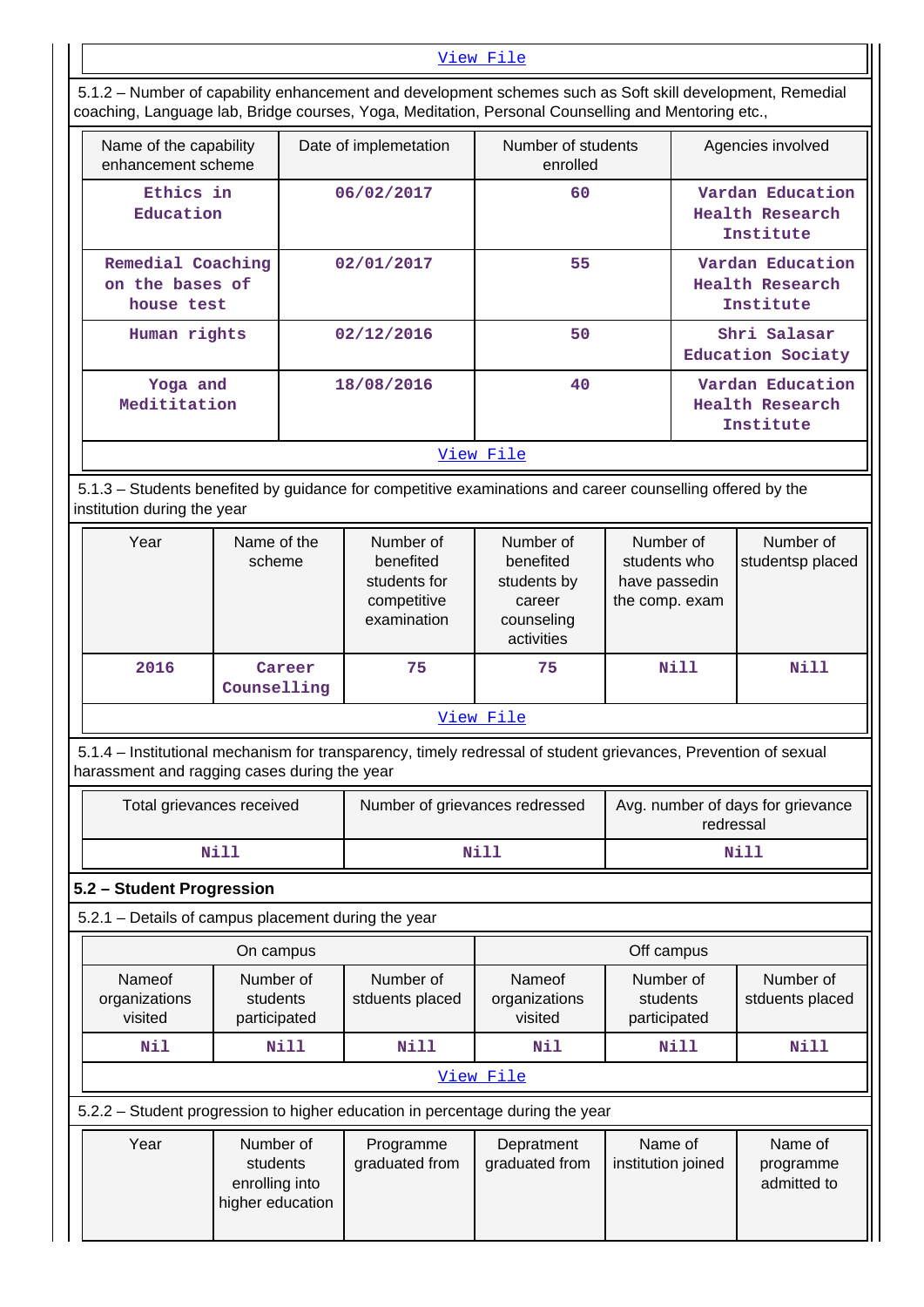| View File<br>5.2.3 - Students qualifying in state/ national/ international level examinations during the year<br>(eg:NET/SET/SLET/GATE/GMAT/CAT/GRE/TOFEL/Civil Services/State Government Services)<br>Items<br>Number of students selected/ qualifying<br><b>Nill</b><br>Any Other<br>View File<br>5.2.4 - Sports and cultural activities / competitions organised at the institution level during the year<br>Level<br>Activity<br>Food Contest<br>College<br>Fancy Dress Competition<br>College<br>Room Décor Competition<br>College<br>Salad Contest<br>College<br>Chair Rece Competition<br>College |                               |  |  |  |  |  |
|----------------------------------------------------------------------------------------------------------------------------------------------------------------------------------------------------------------------------------------------------------------------------------------------------------------------------------------------------------------------------------------------------------------------------------------------------------------------------------------------------------------------------------------------------------------------------------------------------------|-------------------------------|--|--|--|--|--|
|                                                                                                                                                                                                                                                                                                                                                                                                                                                                                                                                                                                                          |                               |  |  |  |  |  |
|                                                                                                                                                                                                                                                                                                                                                                                                                                                                                                                                                                                                          |                               |  |  |  |  |  |
|                                                                                                                                                                                                                                                                                                                                                                                                                                                                                                                                                                                                          |                               |  |  |  |  |  |
|                                                                                                                                                                                                                                                                                                                                                                                                                                                                                                                                                                                                          |                               |  |  |  |  |  |
|                                                                                                                                                                                                                                                                                                                                                                                                                                                                                                                                                                                                          |                               |  |  |  |  |  |
|                                                                                                                                                                                                                                                                                                                                                                                                                                                                                                                                                                                                          |                               |  |  |  |  |  |
|                                                                                                                                                                                                                                                                                                                                                                                                                                                                                                                                                                                                          | <b>Number of Participants</b> |  |  |  |  |  |
|                                                                                                                                                                                                                                                                                                                                                                                                                                                                                                                                                                                                          | 82                            |  |  |  |  |  |
|                                                                                                                                                                                                                                                                                                                                                                                                                                                                                                                                                                                                          | 32                            |  |  |  |  |  |
|                                                                                                                                                                                                                                                                                                                                                                                                                                                                                                                                                                                                          | 82                            |  |  |  |  |  |
|                                                                                                                                                                                                                                                                                                                                                                                                                                                                                                                                                                                                          | 72                            |  |  |  |  |  |
|                                                                                                                                                                                                                                                                                                                                                                                                                                                                                                                                                                                                          | 62                            |  |  |  |  |  |
| Chess Competition<br>College                                                                                                                                                                                                                                                                                                                                                                                                                                                                                                                                                                             | 18                            |  |  |  |  |  |
| 100 M. Rece Competition<br>College                                                                                                                                                                                                                                                                                                                                                                                                                                                                                                                                                                       | 78                            |  |  |  |  |  |
| Horticulture<br>College<br>Competition                                                                                                                                                                                                                                                                                                                                                                                                                                                                                                                                                                   | 79                            |  |  |  |  |  |
| College<br>Awareness Campaign                                                                                                                                                                                                                                                                                                                                                                                                                                                                                                                                                                            | 77                            |  |  |  |  |  |
| Cleanliness Campaign<br>College                                                                                                                                                                                                                                                                                                                                                                                                                                                                                                                                                                          | 80                            |  |  |  |  |  |
| View File                                                                                                                                                                                                                                                                                                                                                                                                                                                                                                                                                                                                |                               |  |  |  |  |  |
| 5.3 - Student Participation and Activities                                                                                                                                                                                                                                                                                                                                                                                                                                                                                                                                                               |                               |  |  |  |  |  |

 5.3.1 – Number of awards/medals for outstanding performance in sports/cultural activities at national/international level (award for a team event should be counted as one)

| Year      | Name of the<br>award/medal | National/<br>Internaional | Number of<br>awards for<br><b>Sports</b> | Number of<br>awards for<br>Cultural | Student ID<br>number | Name of the<br>student |
|-----------|----------------------------|---------------------------|------------------------------------------|-------------------------------------|----------------------|------------------------|
| 2016      | Nil                        | National                  | Nill                                     | Nill                                | 00                   | Nil                    |
| View File |                            |                           |                                          |                                     |                      |                        |

 5.3.2 – Activity of Student Council & representation of students on academic & administrative bodies/committees of the institution (maximum 500 words)

 **Students Welfare Committee: The Students Welfare Committee is composed of convenor and two members from the faculty and two student members. The function of this committee is to work for the welfare of the students. Student welfare committee meets thrice in a year. (i) First meeting is held soon after the commencement of the Academic Session. (ii) The second meeting takes place two months after the first meeting for identifying the needy students for providing relevant help and for organizing blood camp to develop community sense among students It gives students an opportunity to develop organizing and carrying out Institute activities and service addition to planning events that contribute to school spirit welfare, the student council is the voice of the student body is an organization conducted by students and supervised by adults of the student council is to give students an apportunity to develop leadership by organizing and carrying out school activities? projects.In addition to planning events that contribute to community welfare, the student council is**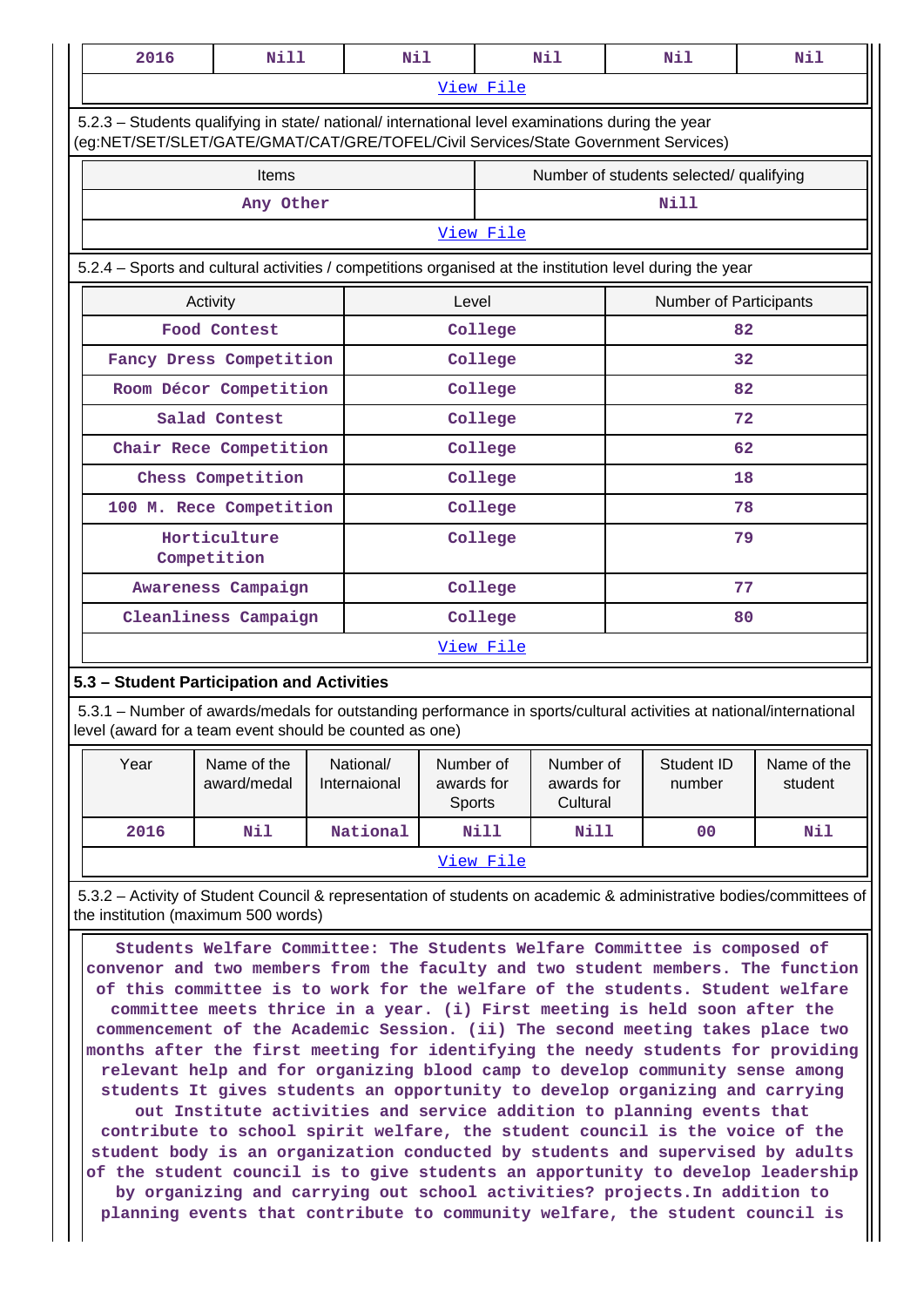**the voice of the student help share student ideas, interests and concerns with the community. Thefunction of the student council is based upon Procedures. Ideas are presented, voted upon and confirmed by the student body president.**

### **5.4 – Alumni Engagement**

5.4.1 – Whether the institution has registered Alumni Association?

 **No**

5.4.2 – No. of enrolled Alumni:

#### **No Data Entered/Not Applicable !!!**

5.4.3 – Alumni contribution during the year (in Rupees) :

**0**

5.4.4 – Meetings/activities organized by Alumni Association :

**00**

#### **CRITERION VI – GOVERNANCE, LEADERSHIP AND MANAGEMENT**

**6.1 – Institutional Vision and Leadership**

 6.1.1 – Mention two practices of decentralization and participative management during the last year (maximum 500 words)

 **Co-Curricular Cultural Activity Committee: The co- curricular Committee is composed of convenor and two members each from the faculty and student community. The function of this committee is to plan, co-ordinate and organize co curricular activities.CCA meets thrice in a year. (i) First meeting is held prior to the commencement of the Academic Session, to select the convenor and members for committee. (ii) The second meeting takes place after the commencement of the session to decide about overall co-curricular activities to be held throughout the year. (iii) The third meeting is held to finalise matters concerning annual day.Purchase Committee: The Purchase Committee: is composed of convenor and two members from the faculty. The function of this committee is to decide the mode and manner of making purchases at competitive prices without compromising on quality, and ensuring that the supplied items meet the required specifications as per order. Maintenance Campus Development Committee: The Committee is composed of convenor and two members from the faculty. The function of the committee is to take decisions related to the development of the campus and ensure proper maintenance of entire physical infrastructure of the college**

| 6.1.2 – Does the institution have a Management Information System (MIS)?                                              |                                                                                                                                                                                                                                                               |  |  |  |  |
|-----------------------------------------------------------------------------------------------------------------------|---------------------------------------------------------------------------------------------------------------------------------------------------------------------------------------------------------------------------------------------------------------|--|--|--|--|
|                                                                                                                       | Yes                                                                                                                                                                                                                                                           |  |  |  |  |
| 6.2 - Strategy Development and Deployment                                                                             |                                                                                                                                                                                                                                                               |  |  |  |  |
| 6.2.1 – Quality improvement strategies adopted by the institution for each of the following (with in 100 words each): |                                                                                                                                                                                                                                                               |  |  |  |  |
| <b>Strategy Type</b>                                                                                                  | Details                                                                                                                                                                                                                                                       |  |  |  |  |
| Curriculum Development                                                                                                | ? Curriculum Development: Curriculum<br>is set by the University. Suggestions<br>from curriculum committee related to<br>different subjects were forwarded to<br>the Guru Nanak Dev University. Academic<br>mentoring of students is done by the<br>Teachers. |  |  |  |  |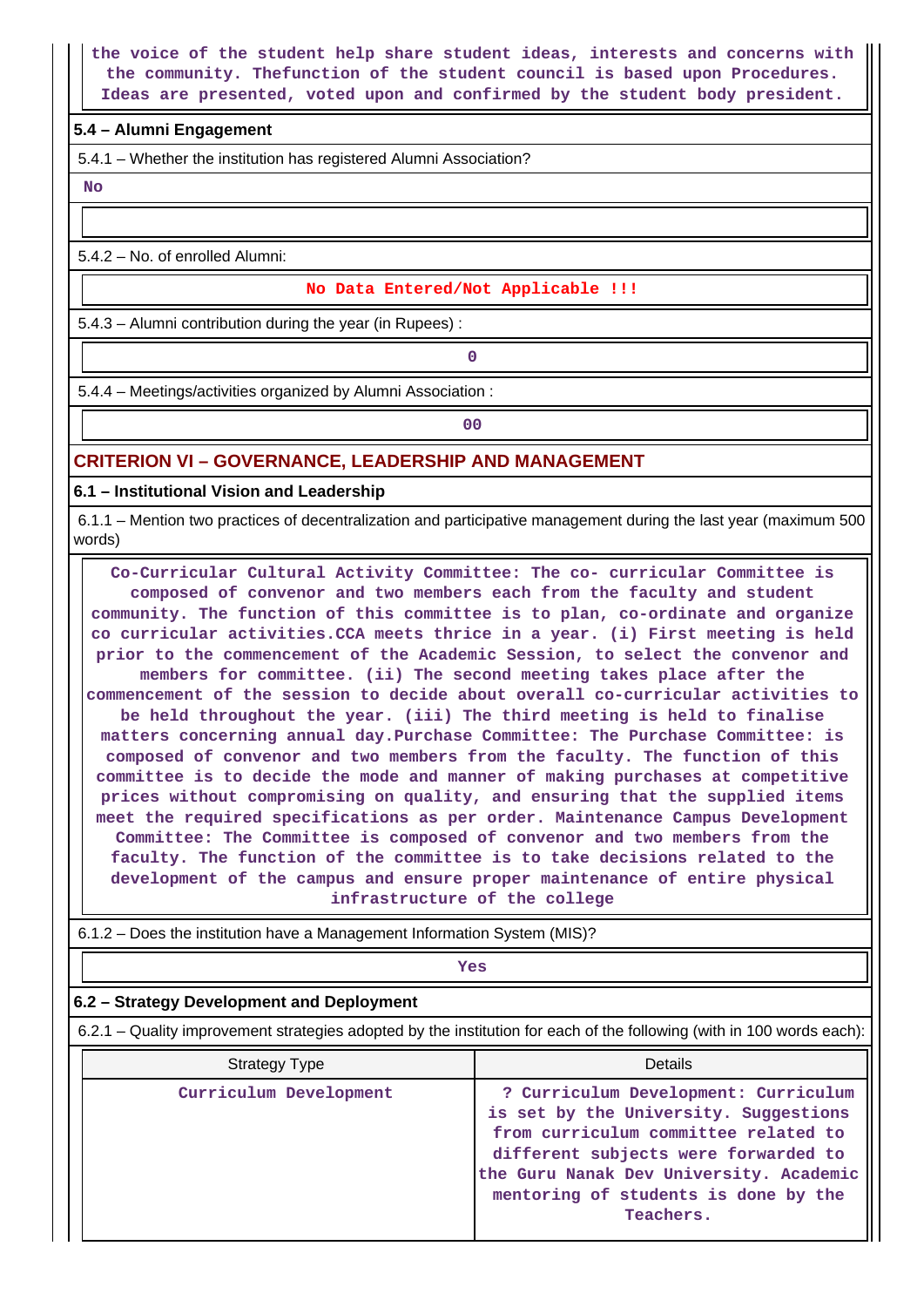| Teaching and Learning                                          | : Our teaching learning process<br>includes presentations, Group<br>Discussions.                                                                                                                                                                                                                                                                                                                                                                                                                                                                                                                                                                           |
|----------------------------------------------------------------|------------------------------------------------------------------------------------------------------------------------------------------------------------------------------------------------------------------------------------------------------------------------------------------------------------------------------------------------------------------------------------------------------------------------------------------------------------------------------------------------------------------------------------------------------------------------------------------------------------------------------------------------------------|
| Examination and Evaluation                                     | Bilaspur University norms are<br>followed by the College for Examination<br>Evaluation.                                                                                                                                                                                                                                                                                                                                                                                                                                                                                                                                                                    |
| Research and Development                                       | For promoting research in the<br>College, we have library with so many<br>books for the teachers and students                                                                                                                                                                                                                                                                                                                                                                                                                                                                                                                                              |
| Human Resource Management                                      | We strongly believe in Team work and<br>collective decision making. The College<br>organizes various orientation<br>programmes for both teaching and<br>nonteaching staff members for upgrading<br>their skills in the latest technology.<br>Salary, pay-scale and increments are<br>given to staff members as per<br>Government norms which leads to<br>employee satisfaction. Institute grants<br>Medical, Casual, On Duty and Special<br>Leave to its faculty members. And Non<br>Teaching gets Medical, Causal and<br>Earned Leave as per the norms of<br>University. It also provides Maternity<br>Leave according to norms to its female<br>members. |
| Industry Interaction / Collaboration                           | We have more than 15 collaborations<br>for the internship/teacher training<br>purpose.                                                                                                                                                                                                                                                                                                                                                                                                                                                                                                                                                                     |
| Admission of Students                                          | Admissions are done as the guidelines<br>given by Bilaspur University.<br>Admissions are made through Pre B.Ed.<br>Exam conducted by C.G. Vyapam. College<br>provides free counselling services<br>related to admission to students and<br>parents who visit the campus. College<br>follows all the rules and regulations<br>of the university.                                                                                                                                                                                                                                                                                                            |
| 6.2.2 – Implementation of e-governance in areas of operations: |                                                                                                                                                                                                                                                                                                                                                                                                                                                                                                                                                                                                                                                            |
| E-governace area                                               | <b>Details</b>                                                                                                                                                                                                                                                                                                                                                                                                                                                                                                                                                                                                                                             |
| Planning and Development                                       | We use emails for the same                                                                                                                                                                                                                                                                                                                                                                                                                                                                                                                                                                                                                                 |
| Administration                                                 | We are maintaining the office records<br>on MS - Word and MS - Excel since 2009                                                                                                                                                                                                                                                                                                                                                                                                                                                                                                                                                                            |
| Finance and Accounts                                           | MS Excel                                                                                                                                                                                                                                                                                                                                                                                                                                                                                                                                                                                                                                                   |
| Student Admission and Support                                  | we follow the rules and regulations<br>of Bilaspur University. And as per<br>University Guidelines there is one Pre<br>Examination conducted in a year and at<br>the end of year End Term Examination is<br>conducted by the University.                                                                                                                                                                                                                                                                                                                                                                                                                   |
| Examination                                                    | Bilaspur University norms are<br>followed by the College for Examination                                                                                                                                                                                                                                                                                                                                                                                                                                                                                                                                                                                   |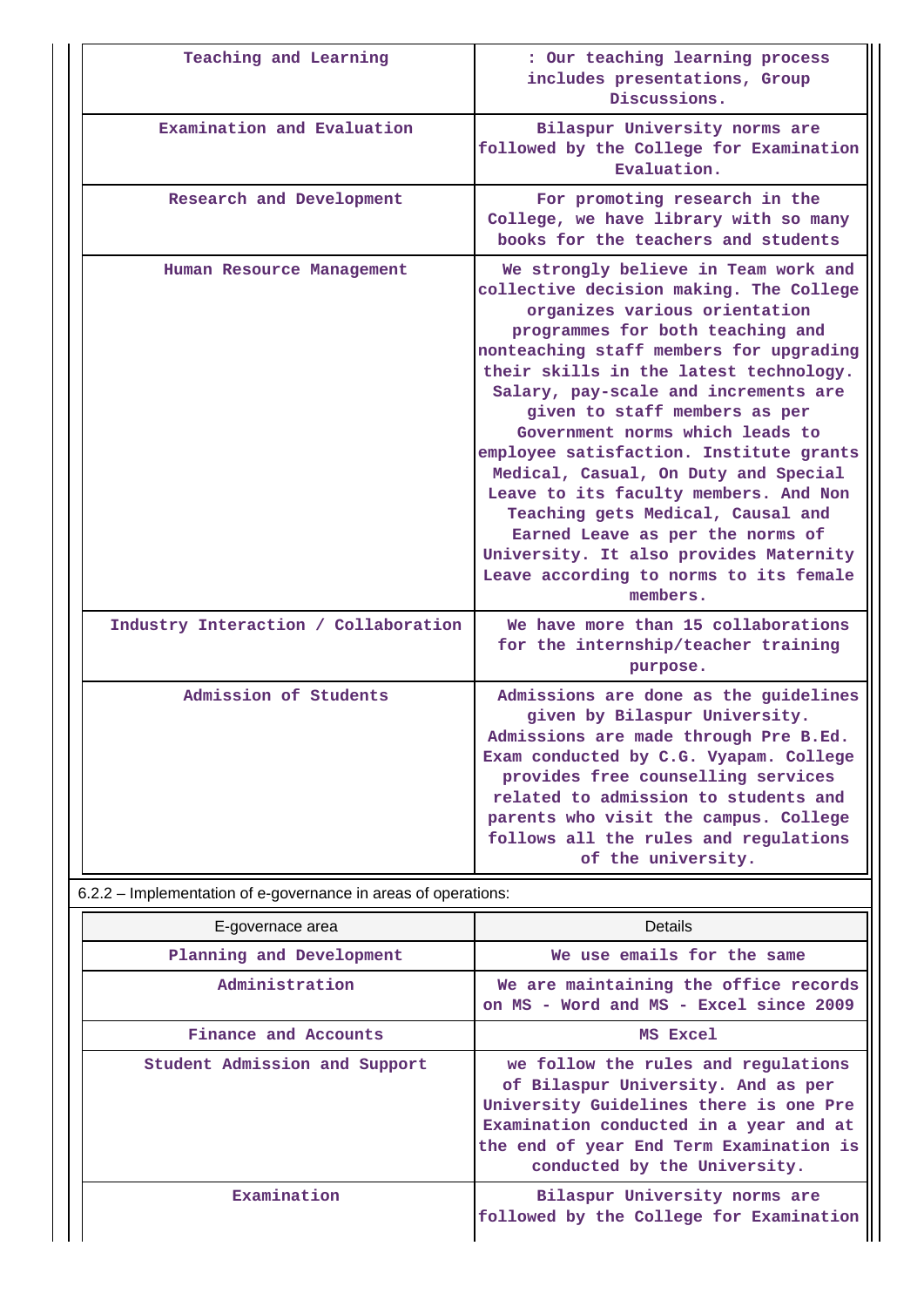**and Evaluation.**

## **6.3 – Faculty Empowerment Strategies**

 6.3.1 – Teachers provided with financial support to attend conferences / workshops and towards membership fee of professional bodies during the year

| Year | Name of Teacher | Name of conference/<br>workshop attended<br>for which financial<br>support provided | Name of the<br>professional body for<br>which membership<br>fee is provided | Amount of support |
|------|-----------------|-------------------------------------------------------------------------------------|-----------------------------------------------------------------------------|-------------------|
| 2017 | V. P. Singh     | NAAC and BU<br><b>BILASPUR</b>                                                      | Nil                                                                         | Nill              |
| 2016 | V. P. Singh     | DLS COLLEGE<br><b>BILASPUR</b>                                                      | <b>MANAGEMENT</b>                                                           | 500               |
| 2017 | V. P. Singh     | <b>RUSA</b>                                                                         | Nil                                                                         | Nill              |
| 2017 | V. P. Singh     | <b>SANDIPANI</b><br><b>ACADEMY DURG</b>                                             | <b>MANAGEMENT</b>                                                           | 500               |
|      |                 | View File                                                                           |                                                                             |                   |

 6.3.2 – Number of professional development / administrative training programmes organized by the College for teaching and non teaching staff during the year

| Year      | Title of the<br>professional<br>development<br>programme<br>organised for<br>teaching staff | Title of the<br>administrative<br>training<br>programme<br>organised for<br>non-teaching<br>staff | From date | To Date | Number of<br>participants<br>(Teaching<br>staff) | Number of<br>participants<br>(non-teaching<br>staff) |
|-----------|---------------------------------------------------------------------------------------------|---------------------------------------------------------------------------------------------------|-----------|---------|--------------------------------------------------|------------------------------------------------------|
| 2016      | Nil                                                                                         | Nil                                                                                               | Nill      | Nill    | Nill                                             | Nill                                                 |
| View File |                                                                                             |                                                                                                   |           |         |                                                  |                                                      |

 6.3.3 – No. of teachers attending professional development programmes, viz., Orientation Programme, Refresher Course, Short Term Course, Faculty Development Programmes during the year

| Title of the<br>professional<br>development<br>programme | Number of teachers<br>who attended | From Date | To date | <b>Duration</b> |  |
|----------------------------------------------------------|------------------------------------|-----------|---------|-----------------|--|
| Nil                                                      | Nill                               | Nill      | Nill    | 00              |  |
| View File                                                |                                    |           |         |                 |  |

6.3.4 – Faculty and Staff recruitment (no. for permanent recruitment):

|           | Teaching  | Non-teaching |           |  |
|-----------|-----------|--------------|-----------|--|
| Permanent | Full Time | Permanent    | Full Time |  |
| 16        | TР        |              |           |  |

6.3.5 – Welfare schemes for

| Teaching                      | Non-teaching                                                                         | <b>Students</b>                                      |  |
|-------------------------------|--------------------------------------------------------------------------------------|------------------------------------------------------|--|
| Maternity Leave with<br>Camps | Maternity Leave with<br>Pay, Free Health Check up Pay, Free Health Check up<br>Camps | Scholarships,<br>Personality Development<br>Sessions |  |

**6.4 – Financial Management and Resource Mobilization**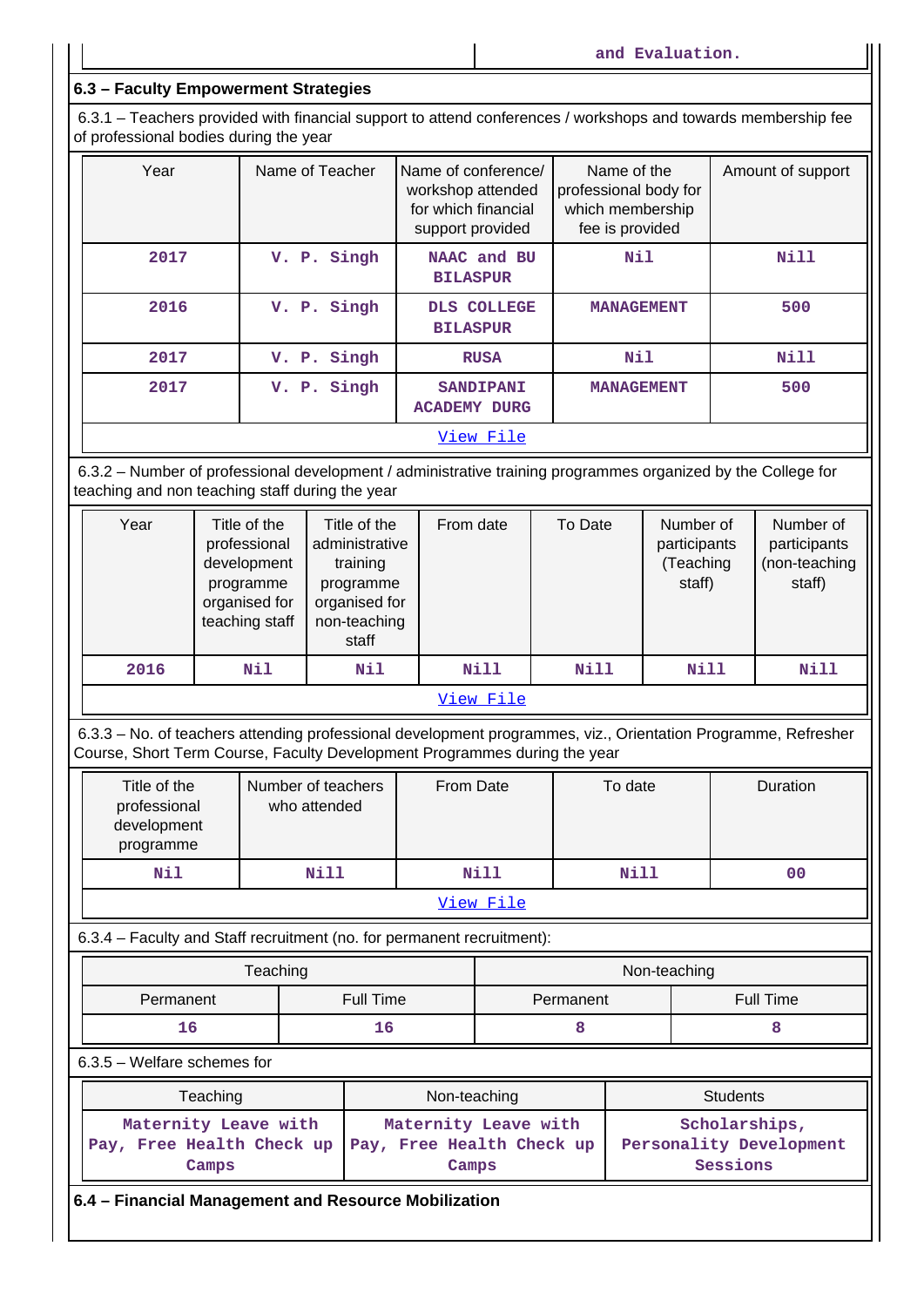6.4.1 – Institution conducts internal and external financial audits regularly (with in 100 words each)

 **The College conducts only internal audit which is as follows: The Audit objections raised by the auditor while performing the audit are dealt with, in the following manner :- 1. On receiving the audit objections report from the auditor, the concerned accounts and administrative staff, gives this report a top priority and prepare the documents/reply to settle the objections (if possible) before it goes up to the level of top management. 2. To resolve the backlog of audit objections, and for speedy resolution of audit objections, initiatives are taken to convene bipartite/tripartite meetings where possible. 3. The decision of these meetings are complied with immediately and necessary rectifications are done to resolve the audit objections. External Audit: The Institution is not required to conduct any External Financial Audit.**

 6.4.2 – Funds / Grants received from management, non-government bodies, individuals, philanthropies during the year(not covered in Criterion III)

| Name of the non government<br>funding agencies /individuals                                                     | Funds/ Grnats received in Rs. | Purpose                                                                                   |  |  |
|-----------------------------------------------------------------------------------------------------------------|-------------------------------|-------------------------------------------------------------------------------------------|--|--|
| Vardan Education and<br>Health Research Institute<br>(Mother Society)                                           | 100000                        | A Study of Health and<br>Hygine Concept among the<br>Resdients of Sakti<br>Janjgir Champa |  |  |
| the contract of the contract of the contract of the contract of the contract of the contract of the contract of |                               |                                                                                           |  |  |

View File

6.4.3 – Total corpus fund generated

**150000**

#### **6.5 – Internal Quality Assurance System**

6.5.1 – Whether Academic and Administrative Audit (AAA) has been done?

| <b>Audit Type</b> | External |        | Internal |                  |  |
|-------------------|----------|--------|----------|------------------|--|
|                   | Yes/No   | Agency | Yes/No   | Authority        |  |
| Academic          | No       | Nill   | Yes      | PRINCIPAL        |  |
| Administrative    | No       | Nill   | Yes      | <b>PRINCIPAL</b> |  |

6.5.2 – Activities and support from the Parent – Teacher Association (at least three)

 **Parents Teacher meetings are held to assess the academic process of students, Parents are informed timely regarding the performance attendance of students.**

6.5.3 – Development programmes for support staff (at least three)

 **Sexual Harassment at Workplace, Play on Beti Bachao Beti Padhao and Play on Swachh Bharat Abhiyan**

6.5.4 – Post Accreditation initiative(s) (mention at least three)

 **1. IQAC cell is established for assure quality culture as the with internal and external support. 2.Faculty members to scrutinize self appraisal form to understand , correct and enhance their competencies . 3.Enhanced by faculty in the teaching learning process. 4.Initiatives for Barrier free campus for person with disabilities.**

6.5.5 – Internal Quality Assurance System Details

| a) Submission of Data for AISHE portal | Yes |
|----------------------------------------|-----|
| b) Participation in NIRF               | No  |
| c)ISO certification                    | Yes |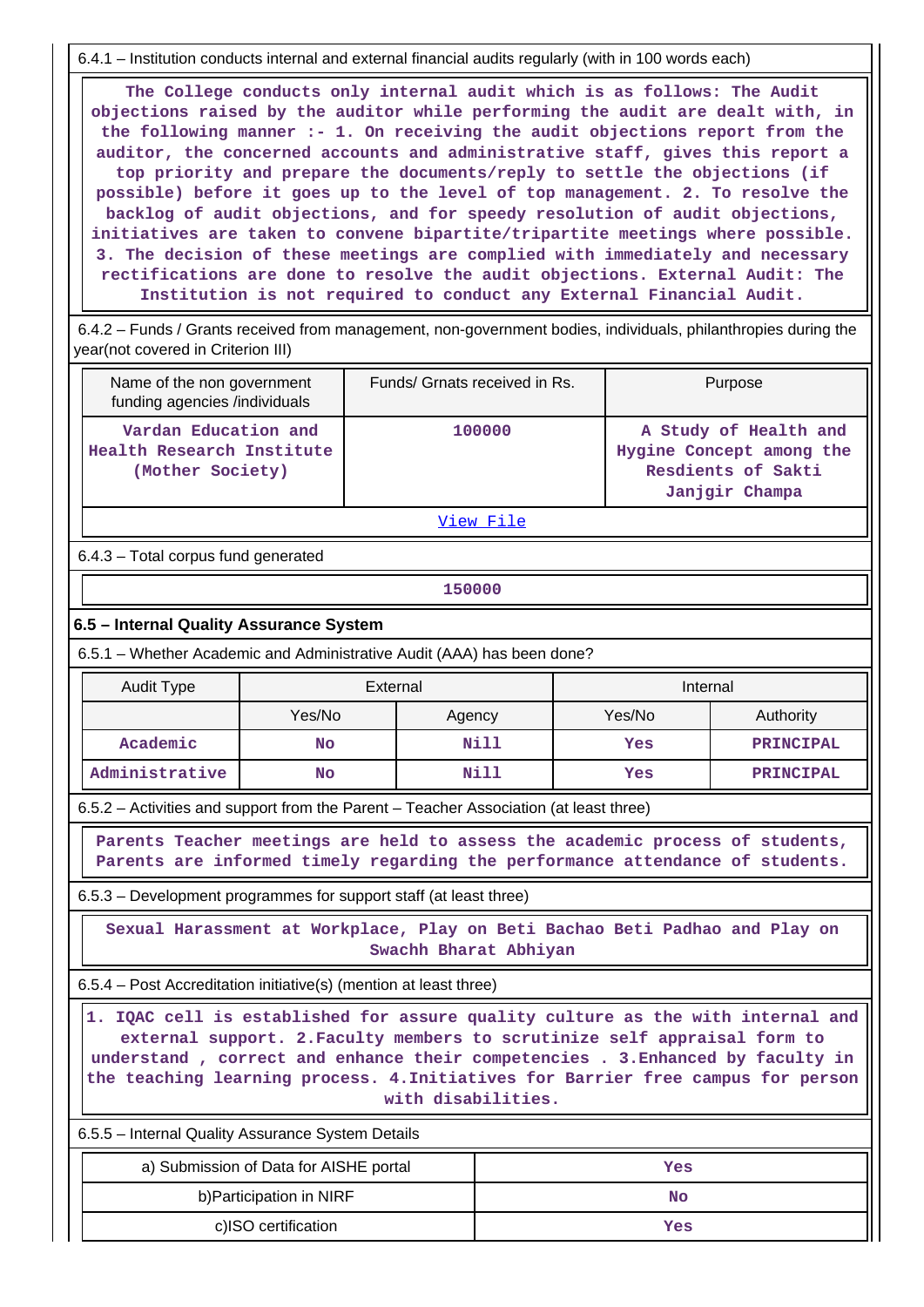| d)NBA or any other quality audit                                                             |                                                                                                             |                            | No                     |                          |                        |                           |  |  |  |
|----------------------------------------------------------------------------------------------|-------------------------------------------------------------------------------------------------------------|----------------------------|------------------------|--------------------------|------------------------|---------------------------|--|--|--|
| 6.5.6 - Number of Quality Initiatives undertaken during the year                             |                                                                                                             |                            |                        |                          |                        |                           |  |  |  |
| Year                                                                                         | Name of quality<br>initiative by IQAC                                                                       | Date of<br>conducting IQAC | <b>Duration From</b>   |                          | Duration To            | Number of<br>participants |  |  |  |
| 2016                                                                                         | National<br>Seminar on<br>"Teacher<br>Education -<br>Issues and<br>Challenges<br>"by IQAC                   | 13/09/2016                 | 13/09/2016             |                          | 20/09/2016             | 20                        |  |  |  |
| 2016                                                                                         | A Workshop<br>on Drama and<br>Art in<br>Education by<br>Ms. Barkha<br>Singh                                 | 15/10/2016                 | 15/10/2016             |                          | 22/10/2016             | 20                        |  |  |  |
| 2016                                                                                         | A Workshop<br>on Art of<br>Living by<br>Mr. A P<br>Singh                                                    | 16/12/2016                 |                        | 16/12/2016<br>23/12/2016 |                        | 20                        |  |  |  |
| 2017                                                                                         | An<br>extension<br>lecture on<br>Micro<br>English by<br>Mr. Akash<br>Gadhewal                               | 16/01/2017                 | 16/01/2017             |                          | 23/01/2017             | 20                        |  |  |  |
|                                                                                              |                                                                                                             |                            | View File              |                          |                        |                           |  |  |  |
|                                                                                              | <b>CRITERION VII - INSTITUTIONAL VALUES AND BEST PRACTICES</b>                                              |                            |                        |                          |                        |                           |  |  |  |
|                                                                                              | 7.1 - Institutional Values and Social Responsibilities                                                      |                            |                        |                          |                        |                           |  |  |  |
| year)                                                                                        | 7.1.1 - Gender Equity (Number of gender equity promotion programmes organized by the institution during the |                            |                        |                          |                        |                           |  |  |  |
| Title of the<br>programme                                                                    | Period from                                                                                                 |                            | Period To              |                          | Number of Participants |                           |  |  |  |
|                                                                                              |                                                                                                             |                            |                        |                          | Female                 | Male                      |  |  |  |
| Sexual                                                                                       | 22/08/2016<br>Harassment<br>Awareness<br>Programme                                                          |                            | 27/08/2016             |                          | 80                     | 10                        |  |  |  |
| National<br>Youth Day                                                                        | 12/01/2017                                                                                                  |                            | 12/01/2017             |                          | 60                     | 10                        |  |  |  |
| Women Day                                                                                    | International<br>08/03/2017                                                                                 |                            | 80<br>10<br>08/03/2017 |                          |                        |                           |  |  |  |
| 7.1.2 - Environmental Consciousness and Sustainability/Alternate Energy initiatives such as: |                                                                                                             |                            |                        |                          |                        |                           |  |  |  |
| Percentage of power requirement of the University met by the renewable energy sources        |                                                                                                             |                            |                        |                          |                        |                           |  |  |  |
| 10                                                                                           |                                                                                                             |                            |                        |                          |                        |                           |  |  |  |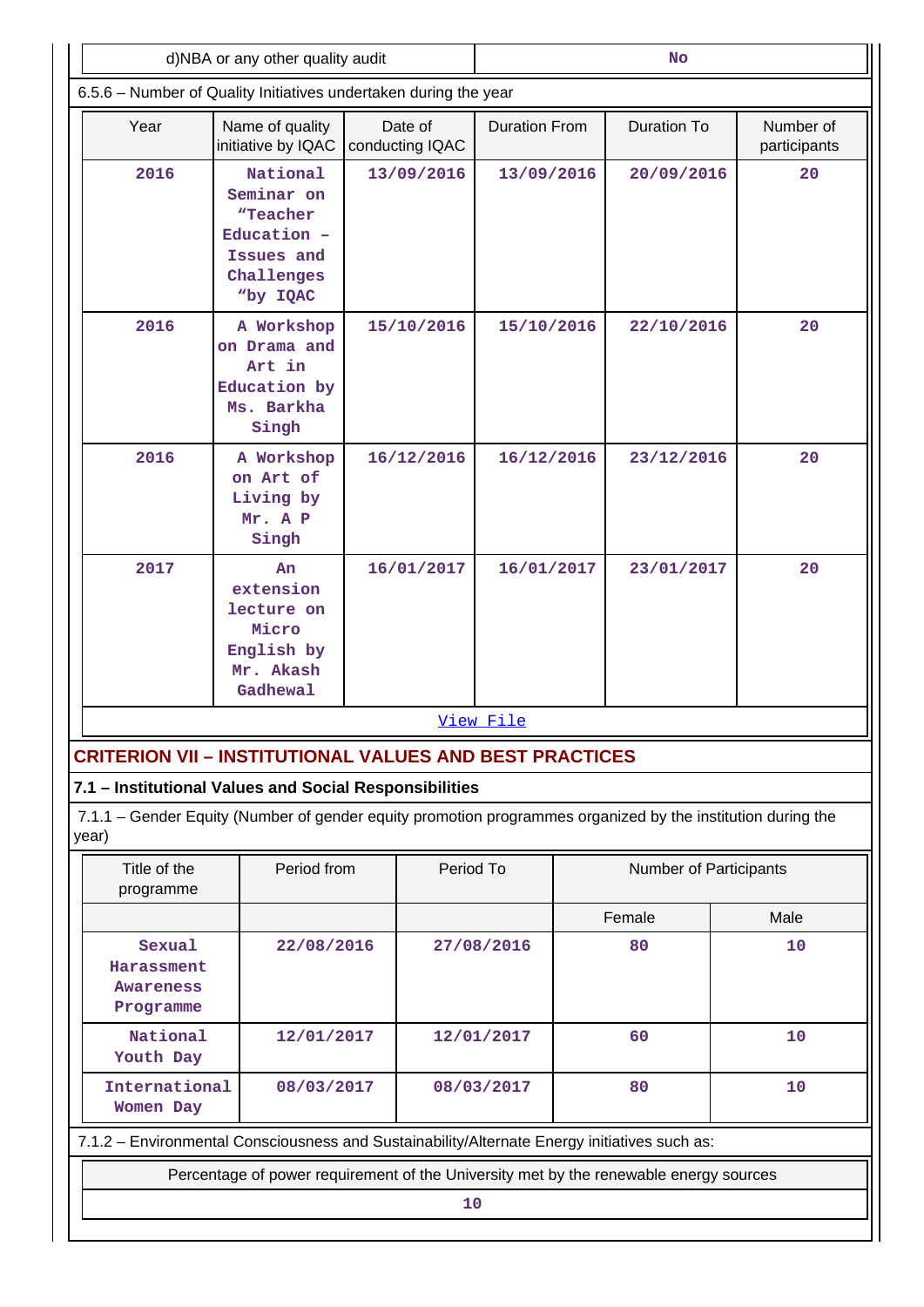| 7.1.3 - Differently abled (Divyangjan) friendliness                                               |                                                                                             |                                                                                                   |           |                |           |                         |                                                    |                                                                                                         |                                                     |
|---------------------------------------------------------------------------------------------------|---------------------------------------------------------------------------------------------|---------------------------------------------------------------------------------------------------|-----------|----------------|-----------|-------------------------|----------------------------------------------------|---------------------------------------------------------------------------------------------------------|-----------------------------------------------------|
| Item facilities                                                                                   |                                                                                             |                                                                                                   | Yes/No    |                |           | Number of beneficiaries |                                                    |                                                                                                         |                                                     |
| Physical facilities                                                                               |                                                                                             |                                                                                                   | Yes       |                |           | <b>Nill</b>             |                                                    |                                                                                                         |                                                     |
| Provision for lift                                                                                |                                                                                             |                                                                                                   |           |                | <b>No</b> |                         | <b>Nill</b>                                        |                                                                                                         |                                                     |
|                                                                                                   | Ramp/Rails                                                                                  |                                                                                                   |           |                | Yes       |                         | <b>Nill</b>                                        |                                                                                                         |                                                     |
|                                                                                                   | <b>Braille</b><br>Software/facilities                                                       |                                                                                                   | <b>No</b> |                |           | <b>Nill</b>             |                                                    |                                                                                                         |                                                     |
|                                                                                                   | Rest Rooms                                                                                  |                                                                                                   | Yes       |                |           | 10                      |                                                    |                                                                                                         |                                                     |
|                                                                                                   | Scribes for examination                                                                     |                                                                                                   |           | Yes            |           |                         | 85                                                 |                                                                                                         |                                                     |
| Special skill<br>development for<br>differently abled<br>students                                 |                                                                                             | <b>No</b>                                                                                         |           |                | Nill      |                         |                                                    |                                                                                                         |                                                     |
|                                                                                                   | Any other similar<br>facility                                                               |                                                                                                   |           | <b>No</b>      |           |                         | <b>Nill</b>                                        |                                                                                                         |                                                     |
| 7.1.4 - Inclusion and Situatedness                                                                |                                                                                             |                                                                                                   |           |                |           |                         |                                                    |                                                                                                         |                                                     |
| Year                                                                                              | Number of<br>initiatives to<br>address<br>locational<br>advantages<br>and disadva<br>ntages | Number of<br>initiatives<br>taken to<br>engage with<br>and<br>contribute to<br>local<br>community |           | Date           | Duration  |                         | Name of<br>initiative                              | <b>Issues</b><br>addressed                                                                              | Number of<br>participating<br>students<br>and staff |
| 2016                                                                                              | 5                                                                                           | 5                                                                                                 |           | 03/10/2<br>016 | 7         |                         | Beti<br><b>Bachao</b><br>Beti<br>Padhao<br>Abhiyan | <b>Awareness</b><br>rally for<br>local<br>villagers<br>and<br>students<br>of the<br>Institute           | 20                                                  |
| 2017                                                                                              | 5                                                                                           | 5                                                                                                 |           | 17/10/2<br>016 | 7         |                         | Swachh<br><b>Bharat</b><br>Abhiyan                 | <b>Awareness</b><br>Program<br>for Local<br>People of<br>the<br>village,<br>teachers<br>and<br>students | 20                                                  |
| View File                                                                                         |                                                                                             |                                                                                                   |           |                |           |                         |                                                    |                                                                                                         |                                                     |
| 7.1.5 - Human Values and Professional Ethics Code of conduct (handbooks) for various stakeholders |                                                                                             |                                                                                                   |           |                |           |                         |                                                    |                                                                                                         |                                                     |
| <b>Title</b><br>Date of publication<br>Follow up(max 100 words)                                   |                                                                                             |                                                                                                   |           |                |           |                         |                                                    |                                                                                                         |                                                     |
| No Data Entered/Not Applicable !!!                                                                |                                                                                             |                                                                                                   |           |                |           |                         |                                                    |                                                                                                         |                                                     |
|                                                                                                   |                                                                                             |                                                                                                   |           |                |           |                         |                                                    |                                                                                                         |                                                     |
| 7.1.6 - Activities conducted for promotion of universal Values and Ethics                         |                                                                                             |                                                                                                   |           |                |           |                         |                                                    |                                                                                                         |                                                     |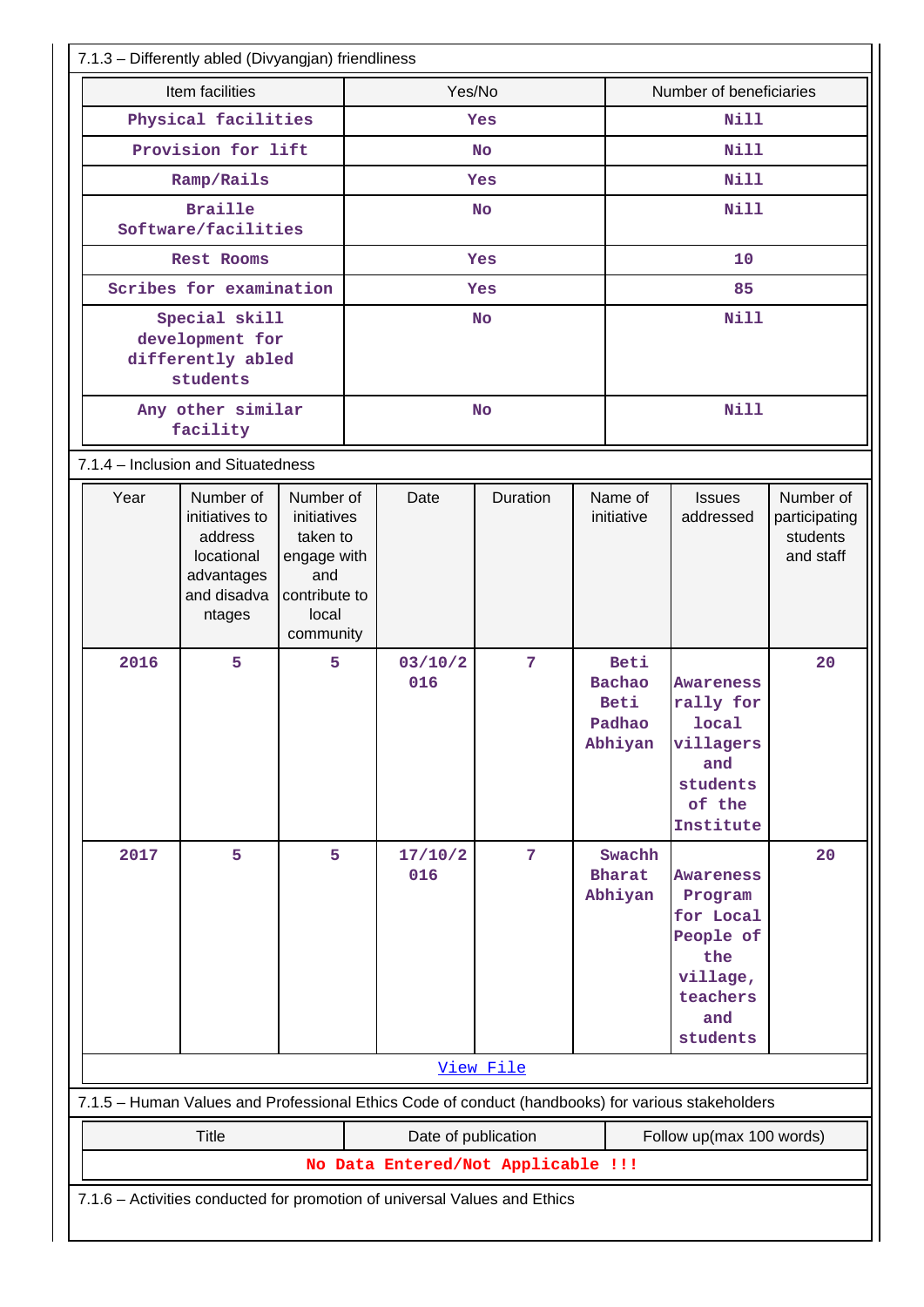| Activity                                       | <b>Duration From</b> | Duration To | Number of participants |
|------------------------------------------------|----------------------|-------------|------------------------|
| Ethics in<br>Education (Value<br>Added Course) | 06/02/2017           | 24/02/2017  | 40                     |
| Yoga And<br>Meditation (Value<br>Added Course) | 17/10/2016           | 28/10/2016  | 40                     |
| Human Rights<br>(Value Added<br>Course)        | 12/09/2016           | 24/09/2016  | 60                     |
| Yoga Day<br>Celebration                        | 21/06/2017           | 21/06/2017  | 60                     |

View File

7.1.7 – Initiatives taken by the institution to make the campus eco-friendly (at least five)

 **a) Recycling of paper - using rough paper b) New laptop bought in exchange of old laptop for faculty members c) More trees/grass planted in the campus d) Rain harvesting system cleaning on regular time intervals e) No use of plastics inside the campus- paper plates and glasses in canteen and in college pantry steel/glass utensils are used.**

## **7.2 – Best Practices**

7.2.1 – Describe at least two institutional best practices

 **Describe at least two institutional best practices Upload details of two best practices successfully implemented by the institution as per NAAC format in your institution website, provide the link**

 Upload details of two best practices successfully implemented by the institution as per NAAC format in your institution website, provide the link

http://shyamcollege.in/naac/achievement-profile.pdf

## **7.3 – Institutional Distinctiveness**

 7.3.1 – Provide the details of the performance of the institution in one area distinctive to its vision, priority and thrust in not more than 500 words

 **GOAL To ensure that academic calendar should followed and complete the syllabus accordingly. To encourage teachers to adapt to technological advancements including ICT adoption in class room teaching. To ensure the peer is tutoring and Cooperative learning. To ensure percentage will improved semester wise and enhance the number of ranks bagged by the institute at the university level examinations. THE CONTEXT Division of the syllabus in different section have always keeping in the mind by the teacher, unit test class test are planned accordingly. If teachers find it difficult to keep pace with the techno – savvy pupil learners, the peer tutoring and cooperative teaching will take place in the regular classroomit will beneficial for the teacher and as well as for the students. It has become essential for the teachers to adopt to the latest pedagogic styles and include ICT in class room teaching. To avoid mismatch between the pupil learner and the teacher handling varieties of tools available for teaching – learning the peer tutoring and cooperative teaching helps at various stages of teaching. The PRACTICE Students got information of overall academic year by the information handbook and institution website The teaching – learning committee along with the head of the Institute monitor the pace of coverage of the syllabus. Teachers upgraded their knowledge and engaged in various faculty development programme to enhance their knowledge and skill in**